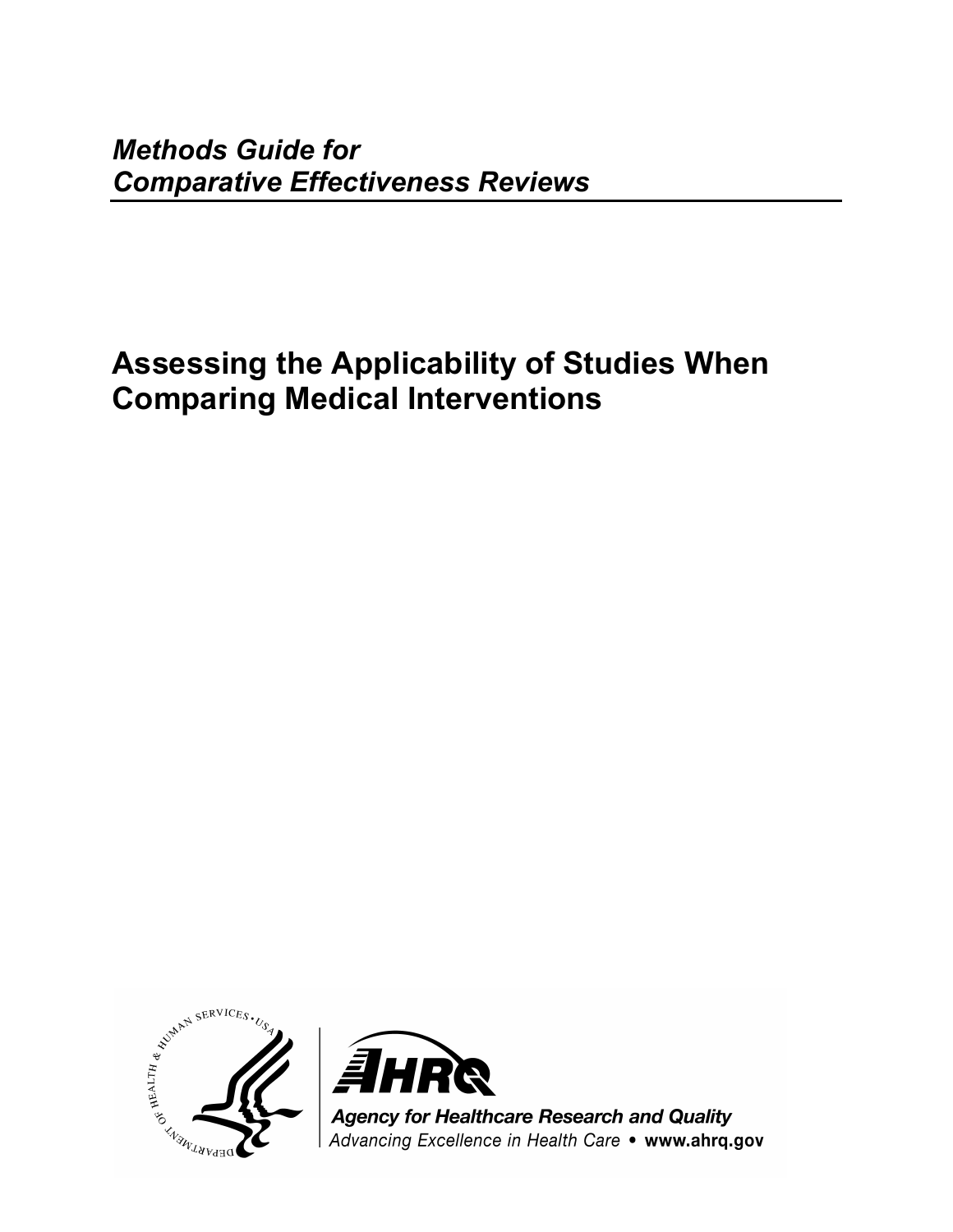Comparative Effectiveness Reviews are systematic reviews of existing research on the effectiveness, comparative effectiveness, and harms of different health care interventions. They provide syntheses of relevant evidence to inform real-world health care decisions for patients, providers, and policymakers. Strong methodologic approaches to systematic review improve the transparency, consistency, and scientific rigor of these reports. Through a collaborative effort of the Effective Health Care (EHC) Program, the Agency for Healthcare Research and Quality (AHRQ), the EHC Program Scientific Resource Center, and the AHRQ Evidence-based Practice Centers have developed a *Methods Guide for Comparative Effectiveness Reviews*. This Guide presents issues key to the development of Comparative Effectiveness Reviews and describes recommended approaches for addressing difficult, frequently encountered methodological issues.

The *Methods Guide for Comparative Effectiveness Reviews* is a living document, and will be updated as further empiric evidence develops and our understanding of better methods improves. Comments and suggestions on the *Methods Guide for Effectiveness and Comparative Effectiveness Reviews* and the Effective Health Care Program can be made at www.effectivehealthcare.ahrq.gov.

This document was written with support from the Effective Health Care Program at AHRQ.

The views expressed in this paper are those of the authors and do not represent the official policies of the Agency for Healthcare Research and Quality, the Department of Health and Human Services, the Department of Veterans Affairs, the Veterans Health Administration, or the Health Services Research and Development Service.

None of the authors has a financial interest in any of the products discussed in this document.

**Suggested citation:** Atkins D, Chang S, Gartlehner G, Buckley DI, Whitlock EP, Berliner E, Matchar D. Assessing the Applicability of Studies When Comparing Medical Interventions. Agency for Healthcare Research and Quality; January 2011. Methods Guide for Comparative Effectiveness Reviews. AHRQ Publication No. 11-EHC019-EF. Available at http://effectivehealthcare.ahrq.gov/.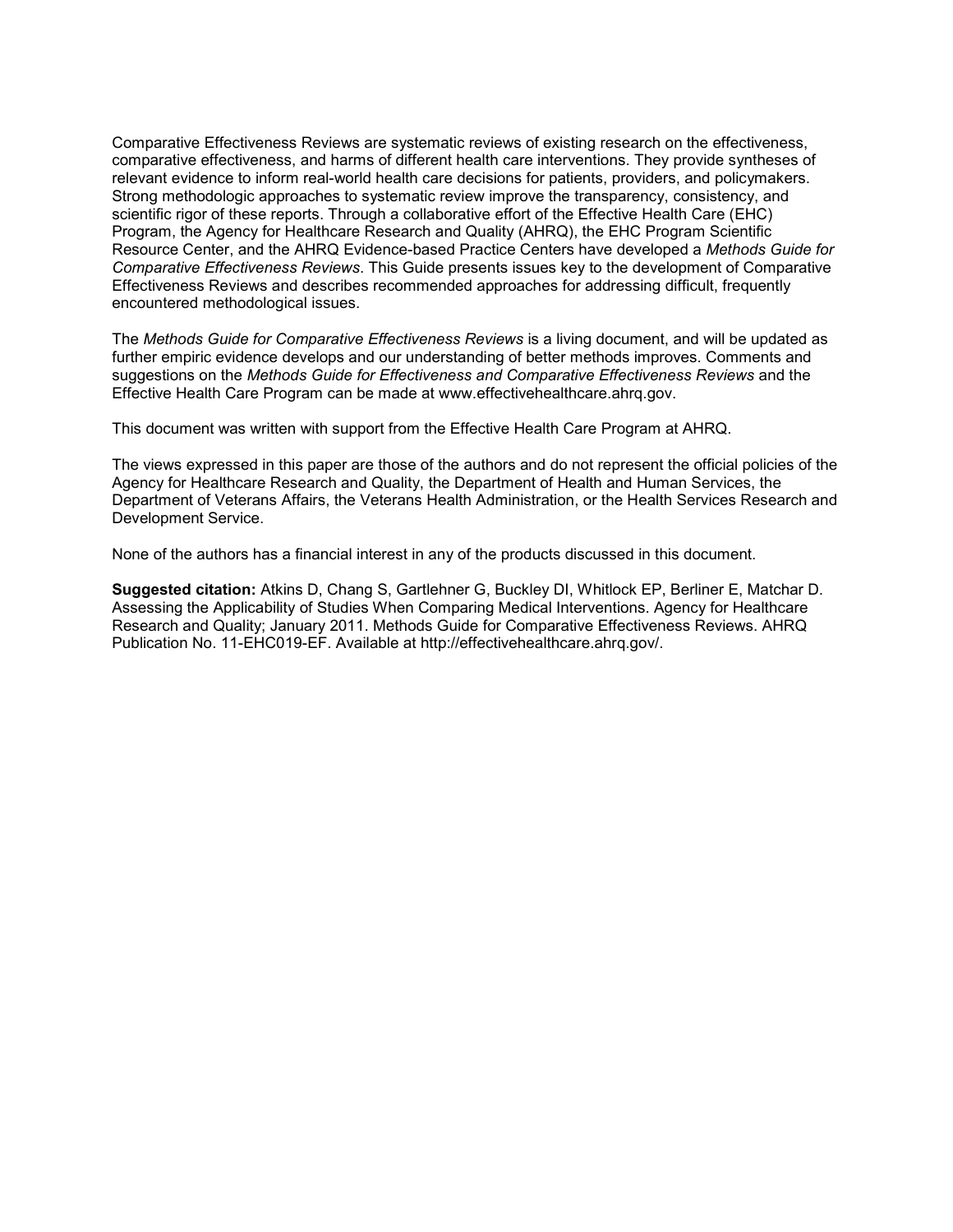# **Assessing the Applicability of Studies When Comparing Medical Interventions**

Authors:

David Atkins, M.D., M.P.H.<sup>1</sup>

Stephanie Chang, M.D., M.P.H.2

Gerald Gartlehner, M.D., M.P.H.<sup>3</sup>

David I. Buckley, M.D., M.P.H.<sup>4</sup>

Evelyn P. Whitlock, M.D., M.P.H.<sup>5</sup>

Elise Berliner, Ph.D.<sup>2</sup>

David Matchar, M.D., FACP<sup>6,7</sup>

<sup>1</sup>Office of Research and Development, Department of Veterans Affairs, Washington, DC. <sup>2</sup> Center for Outcomes and Evidence, Agency for Healthcare Research and Quality, Rockville, MD.

<sup>3</sup>Department for Evidence-based Medicine and Clinical Epidemiology, Danube University, Krems, Austria.

<sup>4</sup>Oregon Evidence-based Practice Center, Oregon Health and Science University, Portland, OR. <sup>5</sup>Center for Health Research, Kaiser Permanente Northwest, Portland, OR.

6 Duke Center for Clinical Health Policy Research, Durham, NC.

<sup>7</sup>Duke-NUS Medical School, Singapore.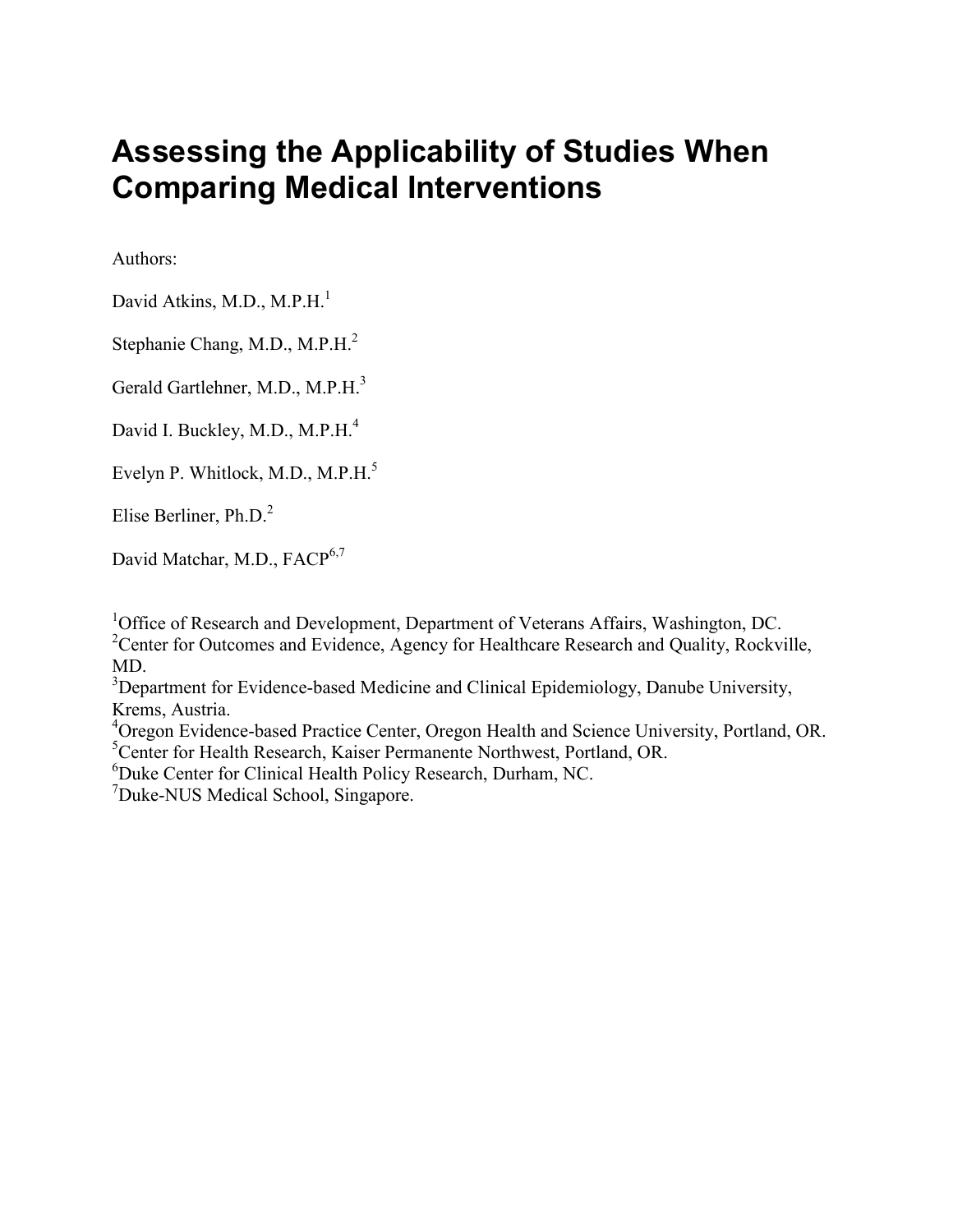## **Assessing the Applicability of Studies When Comparing Medical Interventions**

## **Key Points**

- The PICOS framework is a useful way of organizing the review and presentation of factors that affect applicability.
- Input from clinical experts and stakeholders can help identify specific study elements that should be routinely abstracted to examine applicability.
- Population-based surveys, pharmacoepidemiologic studies, and large case series or registries of devices or surgical procedures can be used to determine whether the populations, interventions, and comparisons in existing studies are representative of current practice.
- Reviewers should assess whether benefits or harms vary along with differences in patient or intervention characteristics (i.e. effect modification) or with differences in underlying risk.
- Reports should clearly highlight important issues relevant to applicability of individual studies in a "Comments" or "Limitations" section of evidence tables and in text.
- Meta-regression, sub-group analysis and/or separate applicability summary tables may help reviewers and those using the reports see how well the body of evidence applies to the question at hand.
- Judgments about applicability of the evidence should consider the entire body of studies.

## **Introduction**

A defining characteristic of comparative effectiveness research is that it includes "the conduct and synthesis of research comparing the benefits and harms of different interventions… in 'real world' settings" with the purpose of determining "which interventions are most effective for which patients under specific circumstances."<sup>1</sup> A comparative effectiveness review must therefore make judgments about whether the available research evidence reflects "real world" practice and should make clear for which patients and which circumstances the review's conclusions can be used to make clinical or policy decisions. Existing guidance on conducting systematic reviews has focused on the risk of bias in individual studies and judging whether conclusions of the review are internally valid, rather than this equally important aspect of the review process.<sup>2</sup>

A variety of terms have been used to describe this aspect—*applicability, external validity, generalizability, directness,* and *relevance*. Shadish and Cook define *external validity* as "inferences about the extent to which a causal relationship holds over variations in persons, settings, treatments and outcomes."<sup>3</sup> The Grading of Recommendations Assessment, Development and Evaluation (GRADE) working group has used the term *directness* to cover applicability as well as other distinct aspects of the relationship between the evidence and making recommendations<sup>4</sup>. We prefer *applicability*, which we define as the extent to which the effects observed in published studies are likely to reflect the expected results when a specific intervention is applied to the population of interest under "real-world" conditions. This better reflects the perspective of reviews conducted by the Agency for Healthcare Research and Quality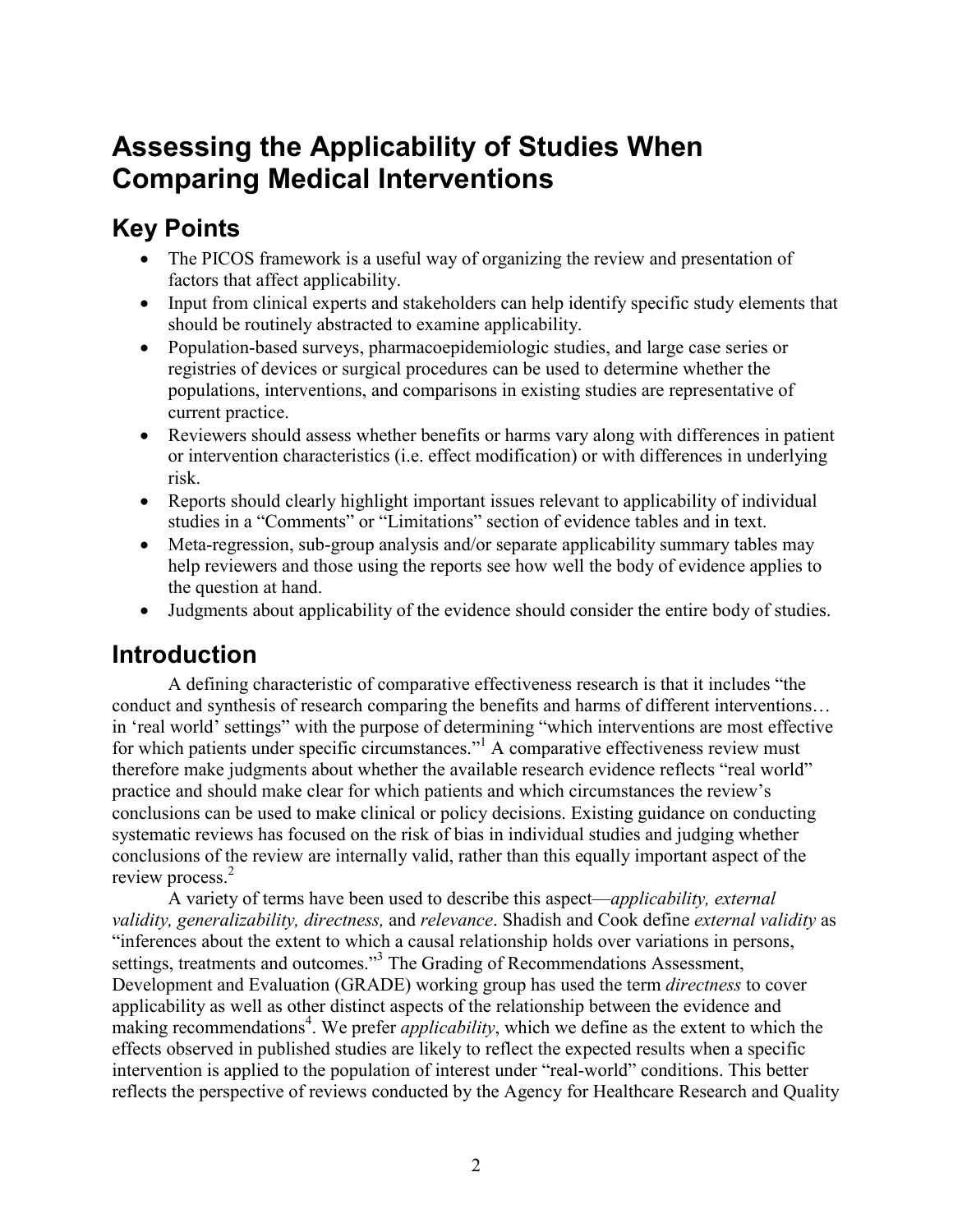(AHRQ) Effective Health Care (EHC) Program and by many other groups (for example, guideline developers) in which systematic review aim to answer specific clinical or policy questions involving particular populations and then must make judgments about whether the available evidence is *applicable* to the questions at hand.

Relatively few clinical trials are designed with applicability in mind and furthermore, clinical studies typically report only a few of the factors needed to fully assess applicability. In contrast to the accumulating body of empiric data on factors affecting the risk of bias, or internal validity, there has been much less empiric data to determine which factors affect applicability. For these reasons, to date there has not been any detailed guidance for assessing applicability of evidence in producing systematic reviews.

This paper outlines specific steps to ensure that systematic reviews describe and characterize the evidence so that users of a review can apply it appropriately in their decisions. The first step, identifying factors that may affect applicability, should be considered at the very earliest stages of a review, when defining key questions and the populations, interventions, comparators, and outcomes of interest. Defining inclusion and exclusion criteria inevitably takes into account factors that may affect the applicability of studies—for example, reviews meant to inform decision-makers in developed countries exclude studies in developing countries because they may not be applicable to the patients and health care settings in Western countries. This paper focuses on subsequent steps in a review to describe a systematic but practical approach for considering applicability in the process of reviewing, reporting, and synthesizing evidence from eligible studies.

To develop this guidance, we searched the literature using the terms *applicability* and *external validity* and reviewed our own experience with working with users of reviews produced by the Evidence-based Practice Center (EPC) program. We extracted specific study characteristics which were proposed as relevant to external validity or applicability in the literature; the paper of Rothwell<sup>5</sup> provided an extensive list to which we added from other literature, prioritized based on the experience of our program, and organized under the PICOS framework (Patient, Intervention, Comparator, Outcome, Setting). We presented draft guidance at in-person meetings of the EPC program and circulated multiple drafts for review by EPC investigators. Parts of an earlier draft were posted for public comment. The final guidance document has incorporated peer and public review comments.

### **General Guidance**

#### **Applicability Should Be Judged Separately for Different Outcomes**

The most applicable evidence may differ when considering benefits or harms since these often depend on distinct physiologic processes. For example, evidence of the benefits of aspirin for prevention of cardiovascular events from patients with heart disease cannot be readily applied to healthy populations. However, studies of patients with and without heart disease may be useful for estimating the gastrointestinal risks of aspirin which act through different mechanisms and do not vary with underlying cardiac risk.<sup>6</sup>

#### **Applicability Depends on Context and Cannot Be Assessed With a Universal Rating System**

Several investigators have proposed series of questions or checklists for rating applicability.<sup>5,7-9</sup> Critical elements vary with the clinical area and intervention studied, thus it is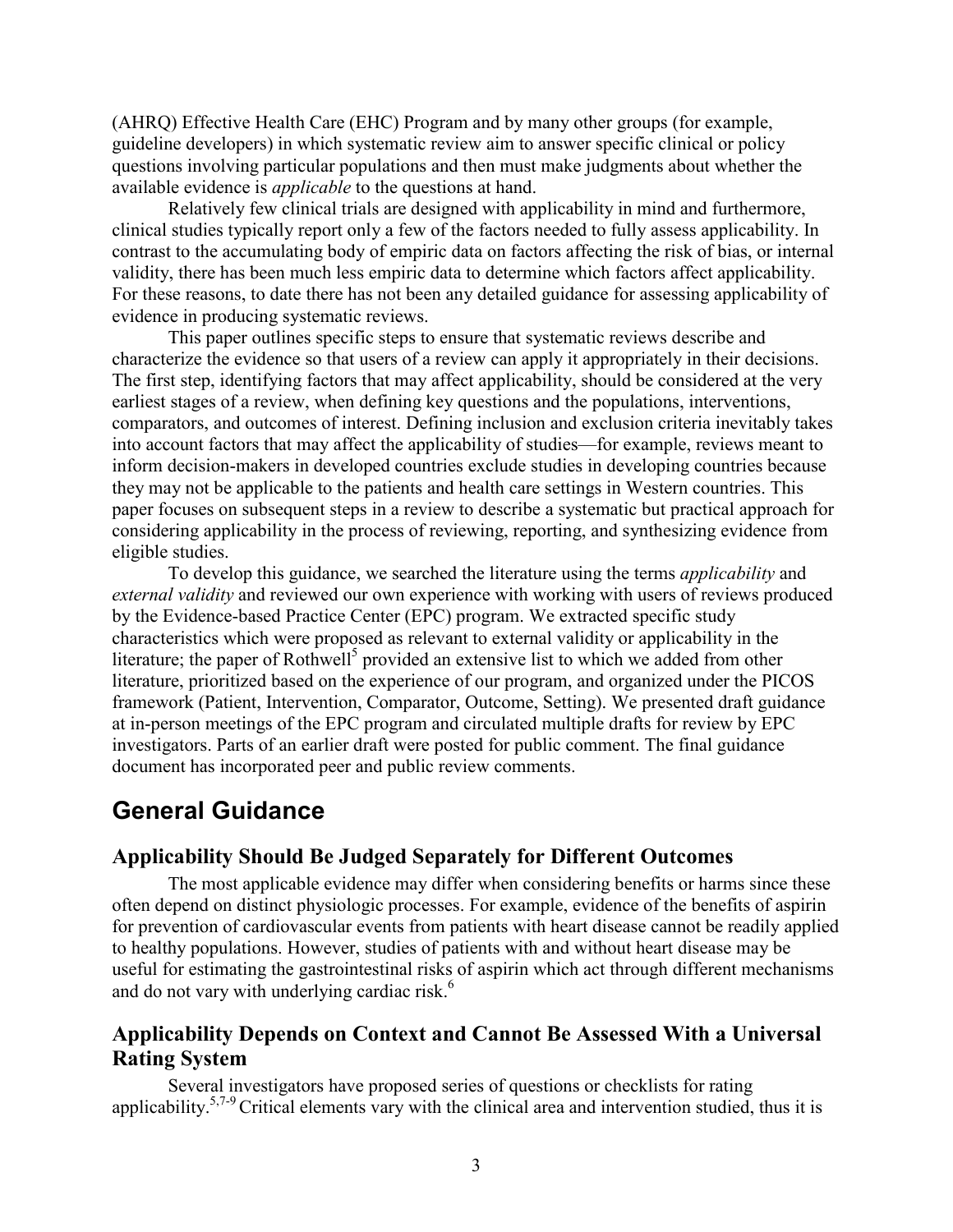not clear that developing a single universal checklist is feasible. For example, there is little overlap between the items identified by Piboleau<sup>9</sup> for assessing applicability of orthopedic studies and those identified for assessing community interventions by Green.<sup>8</sup> Since we also found no empiric data validating the use of checklists for rating applicability across a range of clinical topics, we do not recommend use of any single checklist to rate applicability, but existing ones may provide a useful guide for factors to consider.

#### **Applicability Is Best Reported Separately From the Strength of a Body of Evidence**

GRADE incorporates considerations of applicability or directness into their assessments of the quality (or strength) of evidence from a body of studies, defined as the "level of confidence that an estimate of effect is correct."4 This approach, however, does not recognize that a body of evidence with limited applicability may nonetheless provide strong evidence for one set of decisions or users but poor evidence for another. For example, early trials of thrombolysis for acute stroke may provide strong evidence for clinical decisions in specialized stroke centers but poor evidence for decisions in small rural emergency departments. We thus recommend reporting and discussing factors that limit or strengthen applicability of a body of evidence separately, rather than including it with judgments about risk of bias and other factors to determine overall quality or strength of evidence.<sup>10</sup> It may be reasonable to incorporate applicability into strength of evidence where reviews are created with a single primary audience in mind  $\frac{11}{11}$  with common, well-defined perspectives—for example, reviews for the U.S. Preventive Services Task Force incorporate into their recommendations considerations about whether the evidence is applicable to a representative North American population cared for in primary care.<sup>12</sup>

## **Four Specific Steps**

We outline below four steps in assessing and reporting applicability. We distinguish the reporting and assessment of applicability of individual studies (steps 1-3) from reporting and assessment of the applicability of a body of evidence (step 4).

#### **Step 1. Determine the Most Important Factors that May Affect Applicability**

**Identify potential factors.** The PICOS is a useful way of organizing factors that may affect applicability. Including "setting" separately may capture information not reliably reported in population or intervention characteristics. For example, studies that recruit or treat patients in specialty settings may not be applicable to primary care populations due to differences that may not be apparent from other reported details.

Table 1 lists a variety of factors organized by the PICOS framework that may limit the applicability of individual research studies. Many of these elements are routinely captured in most systematic reviews (for example, demographics, event rates, etc.) but many other specific factors are often overlooked.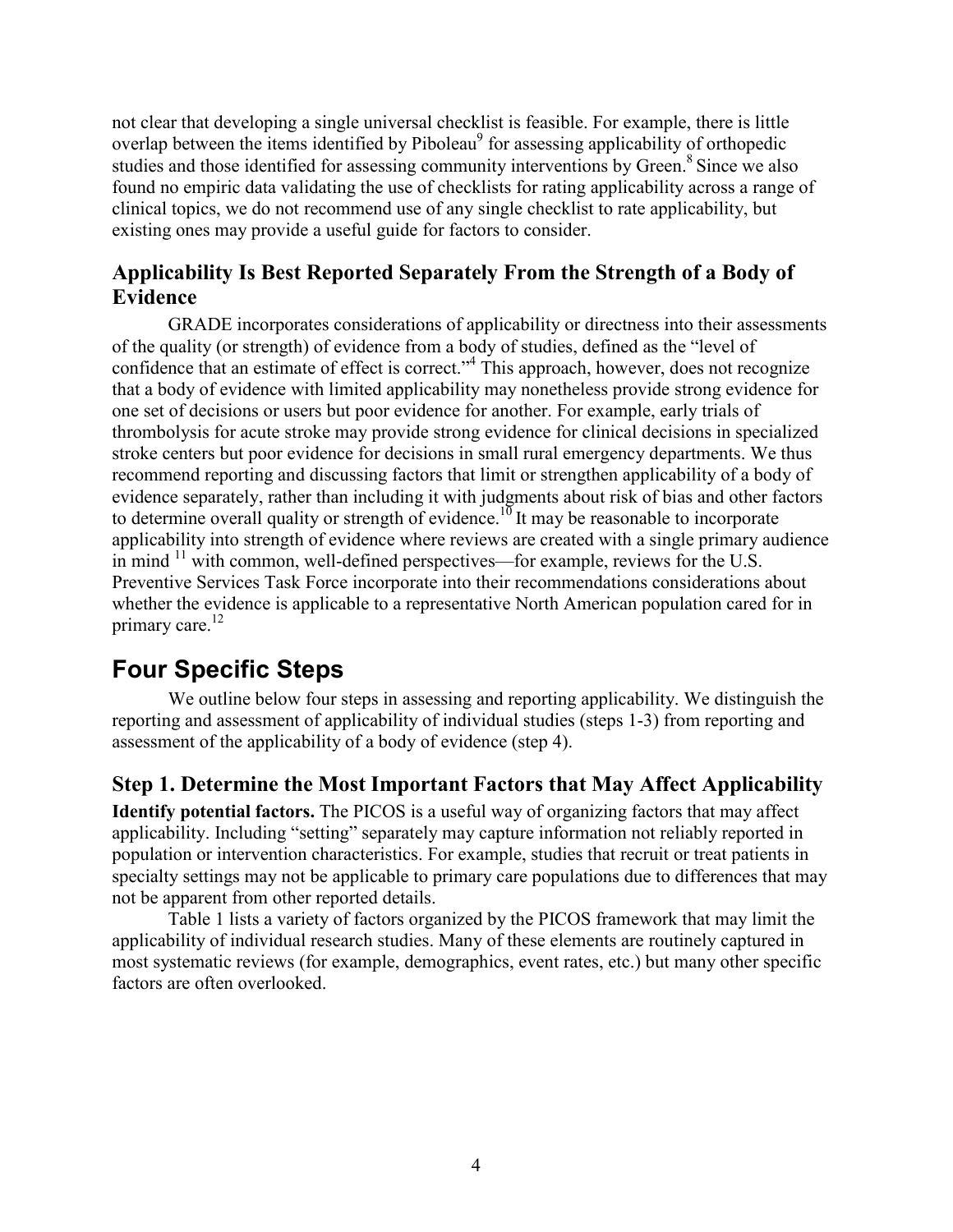|                   | <b>Condition that may limit</b><br>applicability                                                     | <b>Example</b>                                                                                                                                                                                                                                                         | Feature that should be abstracted<br>into evidence tables                                                                                           |
|-------------------|------------------------------------------------------------------------------------------------------|------------------------------------------------------------------------------------------------------------------------------------------------------------------------------------------------------------------------------------------------------------------------|-----------------------------------------------------------------------------------------------------------------------------------------------------|
| <b>Population</b> | Narrow eligibility criteria and<br>exclusion of those with<br>comorbidities                          | In the FIT trial, 13 the trial randomized only 4000 of 54,000<br>originally screened. Participants were healthier, younger,<br>thinner, and more adherent than typical women with<br>osteoporosis.                                                                     | Eligibility criteria and proportion of<br>screened patients enrolled; presence of<br>comorbidities                                                  |
|                   | Large differences between<br>demographics of study<br>population and community<br>patients           | Cardiovascular clinical trials used to inform Medicare coverage<br>enrolled patients who were significantly younger (60.1 vs. 74.7<br>years) and more likely to be male (75% vs. 42%) than Medicare<br>patients with cardiovascular disease. <sup>14</sup>             | Demographic characteristics: age, sex,<br>race and ethnicity                                                                                        |
|                   | Narrow or unrepresentative<br>severity, stage of illness, or<br>comorbidities                        | Two-thirds of patients treated for congestive heart failure (CHF)<br>would have been ineligible for major trials. Community patients<br>had less severe CHF, more comorbidities and were more likely<br>to have had a recent cardiac event or procedure. <sup>14</sup> | Severity or stage of illness;<br>comorbidities; referral or primary care<br>population; volunteers vs. population-<br>based recruitment strategies. |
|                   | Run in period with high-<br>exclusion rate for<br>nonadherence or side effects                       | Trial of etanercept for juvenile arthritis used an active run in<br>phase and excluded children who had side-effects, resulting in<br>study with low rate of side-effects. <sup>13</sup>                                                                               | Run in period; include attrition before<br>randomization and reasons<br>(nonadherence, side-effects, nonresponse) $14,15$                           |
|                   | Event rates much higher or<br>lower than observed in<br>population-based studies                     | In the Women's Health Initiative trial of post-menopausal<br>hormone therapy, the relatively healthy volunteer participants<br>had a lower rate of heart disease (by up to 50%) than expected<br>for a similar population in the community. <sup>16</sup>              | Event rates in treatment and control groups                                                                                                         |
| Intervention      | Doses or schedules not<br>reflected in current practice                                              | Duloxetine is usually prescribed at 40-60mg/d. Most published<br>trials, however, used up to 120 mg/d. $1$                                                                                                                                                             | Dose, schedule, and duration of<br>medication                                                                                                       |
|                   | Intensity and delivery of<br>behavioral interventions that<br>may not be feasible for routine<br>use | Studies of behavioral interventions to promote healthy diet<br>employed high number and longer duration of visits than is<br>available to most community patients. <sup>18</sup>                                                                                       | Hours, frequency, delivery mechanisms<br>(group vs. individual) and duration.                                                                       |
|                   | Monitoring practices or visit<br>frequency not used in typical<br>practice                           | Efficacy studies with strict pill counts and monitoring for<br>antiretroviral treatment does not always translate to effectiveness<br>in real world practice. <sup>19</sup>                                                                                            | Interventions to promote adherence (e.g.,<br>monitoring, frequent contact). Incentives<br>given to study participants.                              |
|                   | Older versions of an<br>intervention no longer in<br>common use                                      | Only one of 23 trials comparing coronary artery bypass surgery<br>with percutaneous coronary angioplasty used the type of drug<br>eluting stent that is currently used in practice. <sup>13</sup>                                                                      | Specific product and features for rapidly<br>changing technology                                                                                    |
|                   | Cointerventions that are likely<br>to modify effectiveness of<br>therapy                             | Supplementing zinc with iron reduces the effectiveness of iron<br>alone on hemoglobin outcomes. <sup>20</sup> Recommendations for iron are<br>based on studies examining iron alone, but patients most often<br>take vitamins in a multivitamin form.                  | Cointerventions                                                                                                                                     |
|                   | Highly selected intervention<br>team or level of<br>training/proficiency not widely<br>available     | Trials of carotid endarterectomy selected surgeons based on<br>operative experience and low complication rates and are not<br>representative of community experience of vascular surgeons. <sup>21</sup>                                                               | Selection process, training and skill of<br>intervention team.                                                                                      |

**Table 1. Characteristics of individual studies that may affect applicability**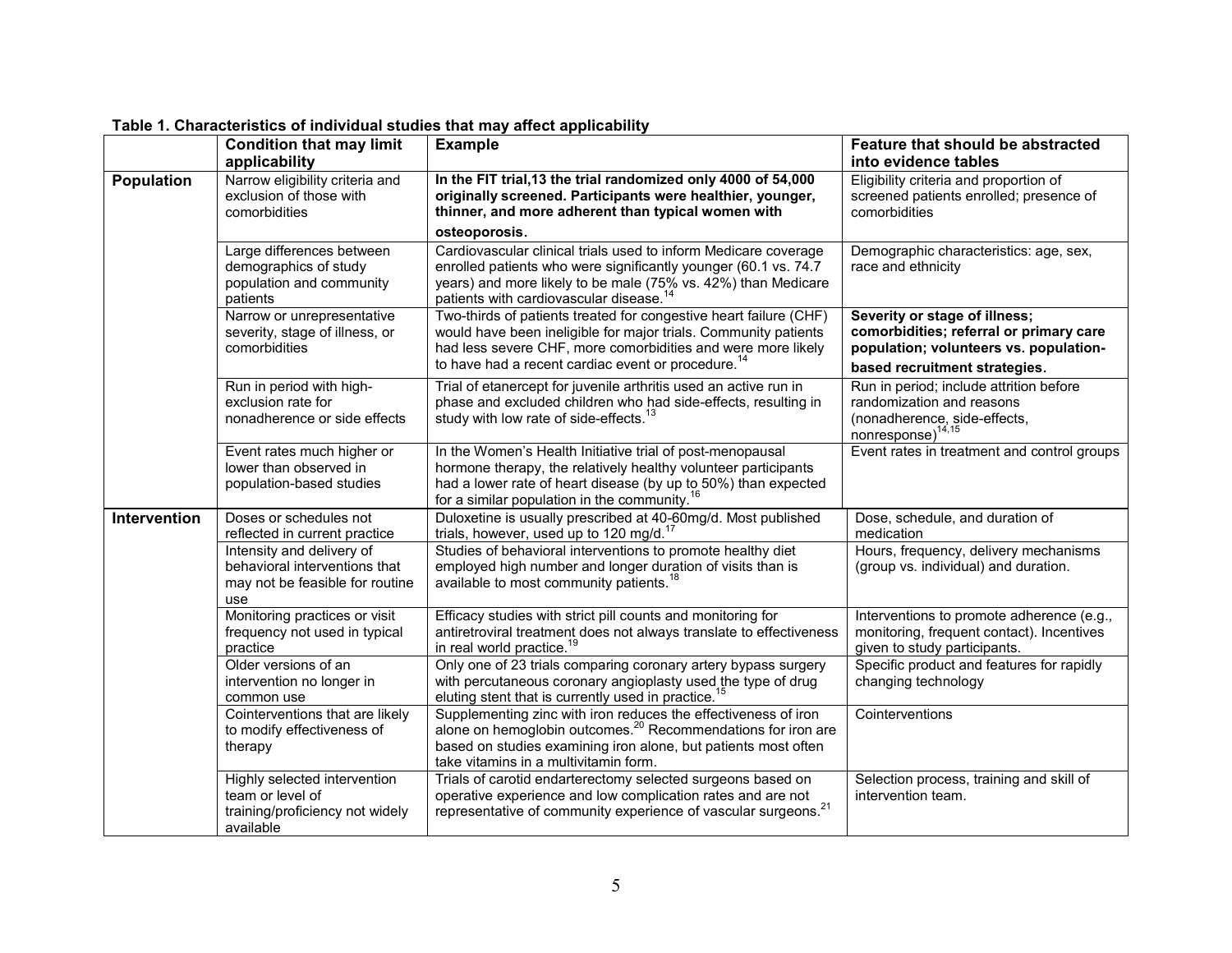|                 | <b>Condition That May Limit</b>  | <b>Example</b>                                                  | Feature that should be abstracted                     |
|-----------------|----------------------------------|-----------------------------------------------------------------|-------------------------------------------------------|
|                 | <b>Applicability</b>             |                                                                 |                                                       |
| Comparator      | Inadequate dose of               | A fixed dose study <sup>20</sup> by the makers of duloxetine    | Dose and schedule of comparator, if applicable        |
|                 | comparison therapy               | compared 80 and 120 mg/d of duloxetine (high dose)              |                                                       |
|                 |                                  | with 20 mg of paroxetine (low dose). $^{22}$                    |                                                       |
|                 | Use of substandard alternative   | In early trials of magnesium in acute myocardial                | Relative comparability to the treatment option.       |
|                 | therapy                          | infarction, standard of treatment did not include many          |                                                       |
|                 |                                  | current practices including thrombolysis and beta-              |                                                       |
|                 |                                  | blockade. <sup>23</sup>                                         |                                                       |
| <b>Outcomes</b> | Composite outcomes that mix      | Cardiovascular trials frequently use composite                  | Effects of intervention on most important benefits    |
|                 | outcomes of different            | outcomes that mix outcomes of varying importance to             | and harms, and how they are defined                   |
|                 | significance                     | patients. <sup>24</sup>                                         |                                                       |
|                 | Short-term or surrogate          | Trials of biologics for rheumatoid arthritis used               | How outcome defined and at what time                  |
|                 | outcomes                         | radiographic progression rather than symptoms. <sup>25</sup>    |                                                       |
|                 |                                  | Trials of Alzheimer's disease drugs primarily looked            |                                                       |
|                 |                                  | at changes in scales of cognitive function over 6               |                                                       |
|                 |                                  | months which may not reflect their ability to produce           |                                                       |
|                 |                                  | clinically important changes such as                            |                                                       |
|                 |                                  | institutionalization rates.                                     |                                                       |
| <b>Setting</b>  | Standards of care differ         | Studies conducted in China and Russia examined                  | Geographic setting                                    |
|                 | markedly from setting of         | the effectiveness of self breast exams on reducing              |                                                       |
|                 | interest                         | breast cancer mortality, but these countries do not             |                                                       |
|                 |                                  | routinely have concurrent mammogram screening as                |                                                       |
|                 |                                  | is available in the United States. <sup>27</sup>                |                                                       |
|                 | Specialty population or level of | Early studies of open surgical repair for abdominal             | Clinical setting (e.g. referral center vs. community) |
|                 | care differs from that seen in   | aortic aneurysms found an inverse relationship                  |                                                       |
|                 | community                        | between hospital volume and short-term mortality. <sup>28</sup> |                                                       |

**Table 1. Characteristics of individual studies that may affect applicability (continued)**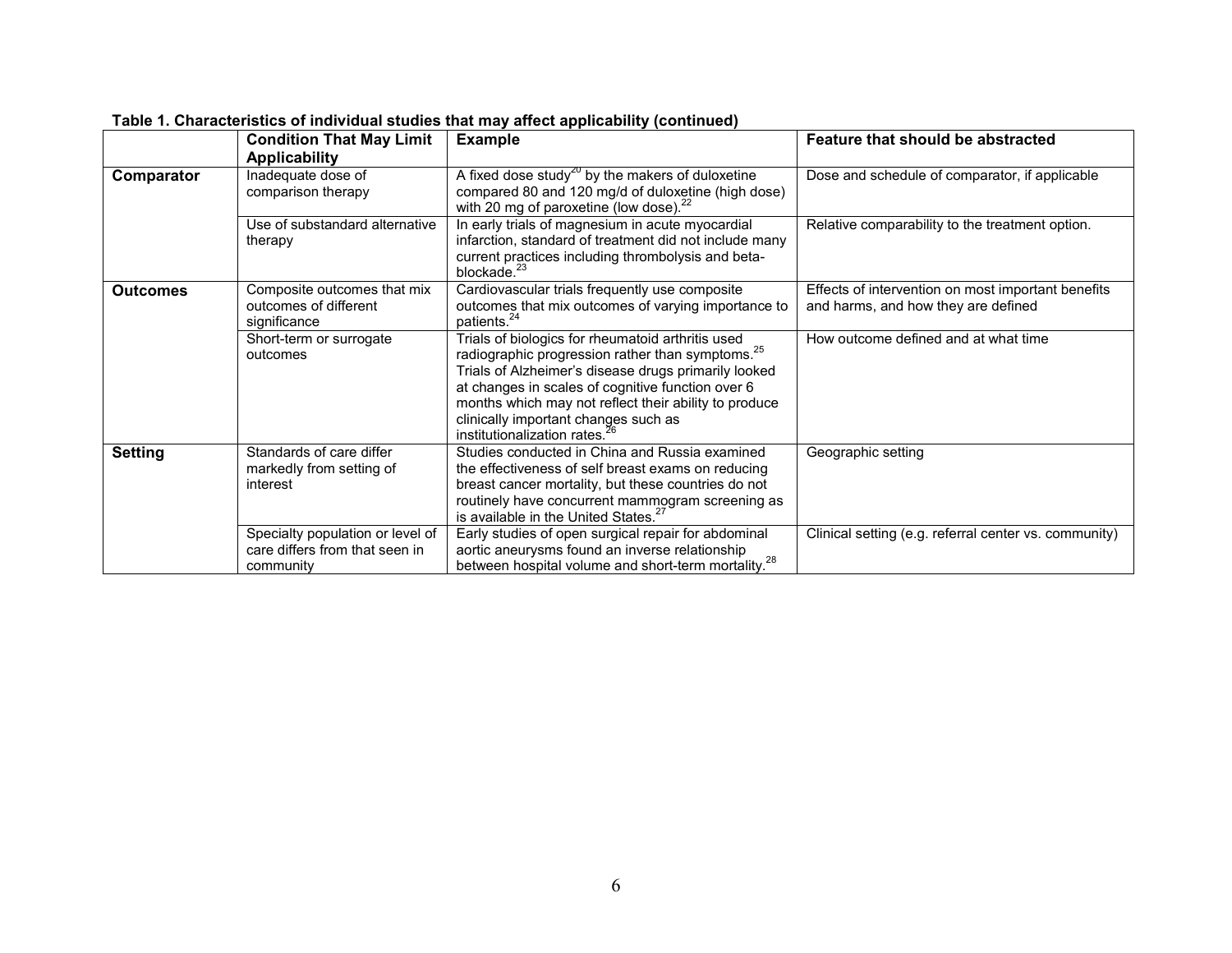**Select a limited number of the most important factors that may affect applicability.** Table 1 presents a wide range of items to consider. It is not feasible or necessary to record and report all of these items regardless of topic. Reviewers must instead exercise judgment to select a subset of the most important study parameters for the clinical topic. Foremost are any factors that have been associated with differences in treatment outcomes.

The observation that effectiveness of an intervention varies in different populations or settings is known as *heterogeneity of treatment effect.*<sup>29</sup> One cause of heterogeneity is true *effect modification*, defined when characteristics of the patient, intervention, or setting modify the relative effect of the intervention on the main outcome. Rothwell<sup>30</sup> notes the example where the benefits of carotid endarterectomy after a transient ischemic attack vary dramatically with the severity of the carotid stenosis and the timing of the surgery. We recommend reviewers solicit input from clinical experts and stakeholders to identify specific biologic, clinical, or health system factors that are known or suspected effect modifiers. Emphasis should be given to factors where statistically significant interactions or sub-group differences have been demonstrated in multiple studies. These factors should be identified a priori and stated in the protocol which factors will be captured in data extraction. For example, if age is a known effect modifier, evidence from studies of middle-aged adults will not be applicable to older populations. Additionally, emerging evidence has identified a number of genetic variations that modify the effectiveness of various drugs.

A more common source for heterogeneity in treatment effect is varying baseline rates of events. Even when an intervention has constant relative effects, *the absolute benefits and harms* will vary among populations with different baseline risks. For example, although statins reduce risks of fatal and nonfatal coronary events comparably in populations at high or lower risk of heart disease, the absolute benefits in high-risk populations such as those with a previous myocardial infarction are much larger (and thus not applicable) to lower risk populations.<sup>31</sup> Reviewers should routinely capture information on baseline or control group risk as a factor that may affect applicability.

Finally, intervention features may affect the *ability to generalize the effectiveness or safety of the intervention to use in everyday practice*. For example, outcome studies suggest that mortality after carotid surgery is affected by the experience of the center where surgery is performed, thus evidence from trials at selected tertiary centers may not be applicable to most community populations.<sup>21</sup> Clinical experts, population based surveys, outcome studies, and disease or procedure registries can provide information on current treatment context and whether typical populations, settings and interventions are represented in available studies.

#### **Step 2. Systematically Abstract and Report Key Characteristics that May Affect Applicability in Evidence Tables; Highlight any Effectiveness Studies**

Once the most important factors are selected, reviewers should abstract the relevant information into evidence tables under the relevant PICOS categories. Evidence tables should also highlight effectiveness trials. These studies (also referred to as "pragmatic" or "practical" trials) are designed to give more broadly applicable results than more common efficacy studies,<sup>32</sup> typically by enrolling more representative populations, letting interventions vary as they often do in practice, and focusing on the most important clinical benefits and harms.<sup>32-34</sup> Published criteria can be used to distinguish effectiveness trials from efficacy trials.<sup>35,36</sup> If data from both efficacy and effectiveness studies are available, comparing findings may indicate whether more narrowly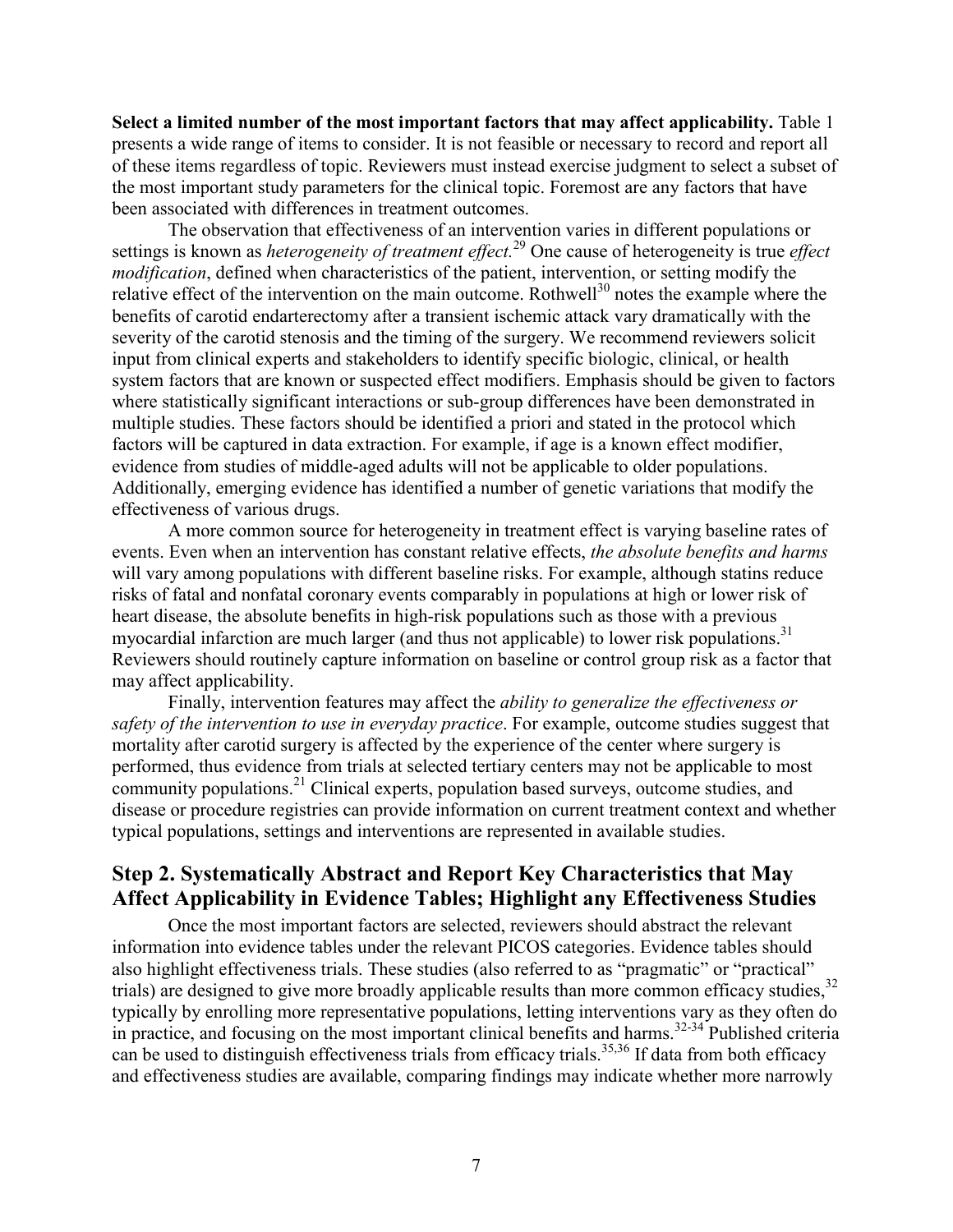designed studies are applicable to broader populations. At the same time, reviewers must also examine whether effectiveness studies conceal important subgroup differences.<sup>33</sup>

#### **Step 3. Make and Report Judgments About Major Limitations to Applicability of Individual Studies**

**Describe impact of applicability on interpretation of individual studies.** To make applicability information useful, a review should address how specific aspects of the design of the study affected the final population or the quality of the intervention, and how greatly (and in which direction) these may differ from more representative populations in practice. For example, surgical studies that recruited surgeons based on good operative outcomes had significantly lower perioperative mortality than those observed in national Medicare hospitals,  $^{21}$  (1.4 percent vs. 1.7, 1.9, or 2.5 percent for those high, average, or low volume). Thus, the balance of benefits and harms in the study are likely to overestimate those that would be expected for older patients treated in the community. Although this step involves judgment, such judgments can be made more explicit by considering how different this study is from a true *effectiveness* study and how those differences might have affected baseline risks of the population or the effectiveness or harms of the intervention.

#### **Step 4. Consider and Summarize the Applicability of a Body of Evidence**

**Applicability of a body of studies is not the same as applicability of the individual studies.** A collection of studies addressing one intervention or comparison generally provides more broadly applicable evidence than any individual study. Consistent results across studies that represent an array of different populations and settings increases our confidence that results are applicable across a broad set of conditions. For example, the individual trials of statin drugs to treat high cholesterol each selected specific and discrete populations, used different drugs, different dosages, and different cointerventions. While few would qualify as effectiveness trials individually, consistent findings across trials enrolling populations of differing risks, nationalities, and underlying conditions provides evidence that the benefits of statin drugs apply across a broad range of patients.

When the number of studies is large enough, the influence of specific factors (for example, age or gender) may be explored in additional analysis such as a subgroup analysis or meta-regression. If studies vary substantially in the underlying risk or event-rate, reviewers can test whether the effectiveness of treatment varies in high- and low-risk populations and judge which studies most closely approximate the typical risk in a more representative sample—this may require analysis of more representative registry or cohort data. We caution that metaregression or other comparisons based on group level characteristics, such as the proportion of women in each trial, can be prone to bias (the "ecological fallacy").<sup>37</sup> Meta-analysis based on individual-patient data is more powerful. $37$ 

**Describe the limitations of aggregate evidence using PICOS structure.** Describe whether the collected body of evidence includes relevant populations, interventions, and appropriate comparisons, includes most important outcomes, and uses representative settings. Note whether studies share features that limit applicability—for example, did all the studies exclude older, sicker patients? Where studies vary in important features, inspect whether this variation is associated with differences in measures of effectiveness or safety. Reviewers should then describe how the available body of evidence differs from "ideal" evidence to answer the question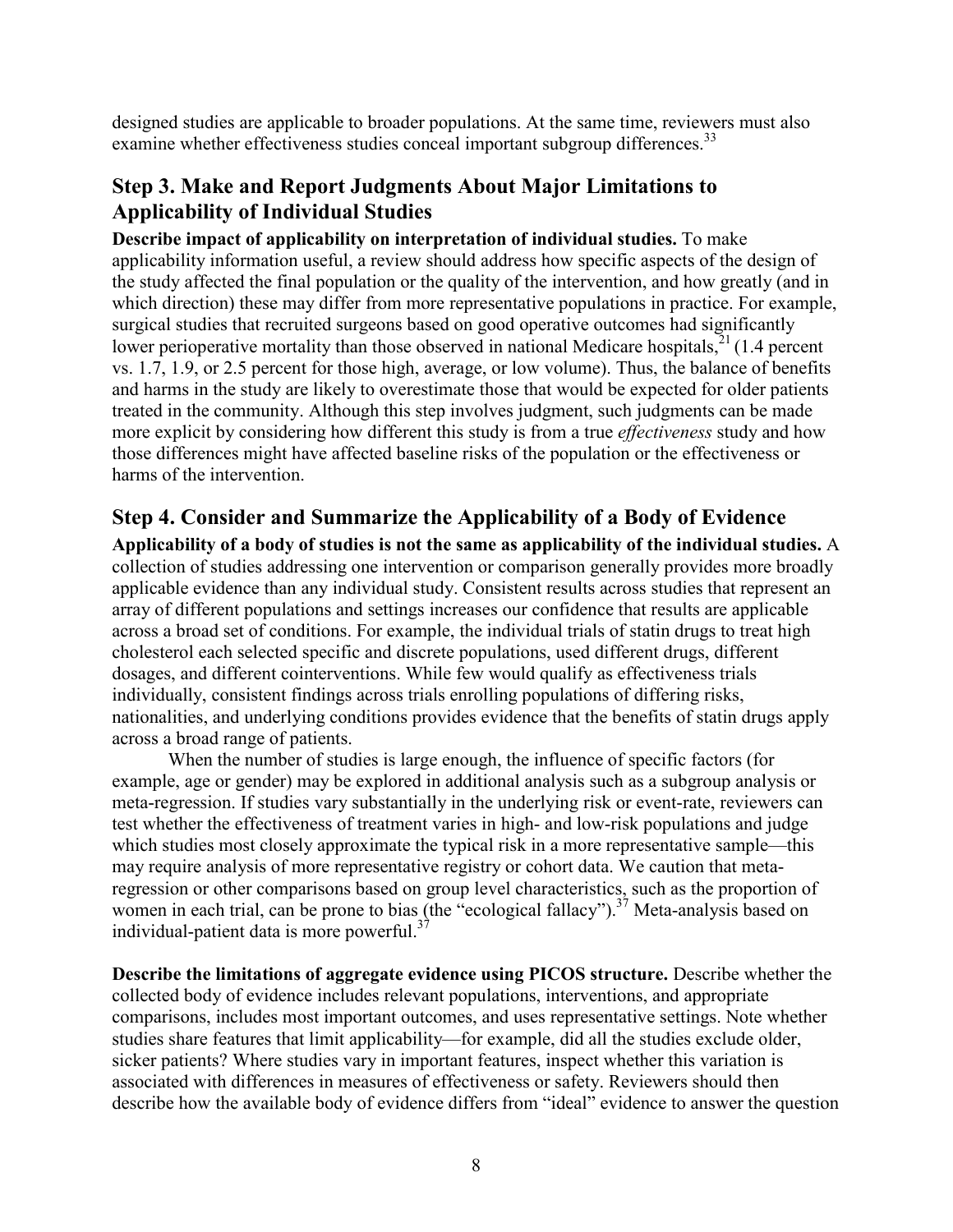and indicate which characteristics of the evidence limit the applicability of the available evidence.

#### **Use a summary table for applicability to highlight significant limitations to applicability.**

When there is a large body of evidence or when there are significant issues relevant to applicability, a summary table displays important applicability issues across a diverse body of evidence (see Table 2). One table may suffice for multiple questions if the same collection of studies is used to answer multiple questions (for example, the benefits and harms of an intervention). Critical concerns about applicability, however, can and should be described in the text.

|         | Table 2. Elements to be included in a summary table characterizing the applicability of a body of |
|---------|---------------------------------------------------------------------------------------------------|
| studies |                                                                                                   |
| Domain  | Doscription of applicability of ovidance                                                          |

| <b>Domain</b>       | Description of applicability of evidence                                                                                                                                                                                                                                                                                     |
|---------------------|------------------------------------------------------------------------------------------------------------------------------------------------------------------------------------------------------------------------------------------------------------------------------------------------------------------------------|
| Population          | Describe general characteristics of enrolled populations, how this might differ from target<br>population, and effects on baseline risk for benefits or harms. Where possible, describe the<br>proportion with characteristics potentially affecting applicability (e.g. % over age 65) rather than<br>the range or average. |
| <b>Intervention</b> | Describe general characteristics and range of interventions and how they compare to those in<br>routine use and how this might affect benefits or harms from the intervention                                                                                                                                                |
| <b>Comparators</b>  | Describe comparators used. Describe whether they reflect best alternative treatment and how this<br>may influence treatment effect size                                                                                                                                                                                      |
| <b>Outcomes</b>     | Describe what outcomes are most frequently reported and over what time period. Describe<br>whether the measured outcomes and timing reflect the most important clinical benefits and harms.                                                                                                                                  |
| <b>Setting</b>      | Describe geographic and clinical setting of studies. Describe whether or not they reflect the<br>settings in which the intervention will be typically used and how this may influence the assessment<br>of intervention effect.                                                                                              |

**Include the applicability of evidence in summary statements and tables addressing key questions.** Comparative effectiveness reviews typically describe overall conclusions on the key questions in summary text and tables, including the effect for important outcomes and a characterization of the strength of evidence. Since we recommend separating applicability from "quality of evidence," summary conclusions should also describe the key issues affecting applicability. For example, when concluding that there is high quality evidence that carotid endarterectomy can reduce the risk of stroke and death in patients with asymptomatic carotid stenosis, it is important to specify that the evidence is applicable to patients treated at centers where the perioperative risk is less than 3 percent and who were followed an average of 4 years.38

## **Limitations of This Approach**

This paper provides guidance for conducting comparative effectiveness reviews or other systematic reviews which address relatively broad clinical or policy questions in representative patient populations—for example, what is the comparative effectiveness of carotid endarterectomy vs. carotid stenting for patients with carotid stenosis? When the clinical question of interest has a much narrower focus—for example, is carotid stenting as safe and effective as carotid endarterectomy for women with a recent transient ischemic attack—it is better to restrict the review to studies which report results directly applicable to the specific question.

A related but distinct set of considerations are involved in applying evidence clinical decisions for an individual patient. Individual studies and systematic reviews give the best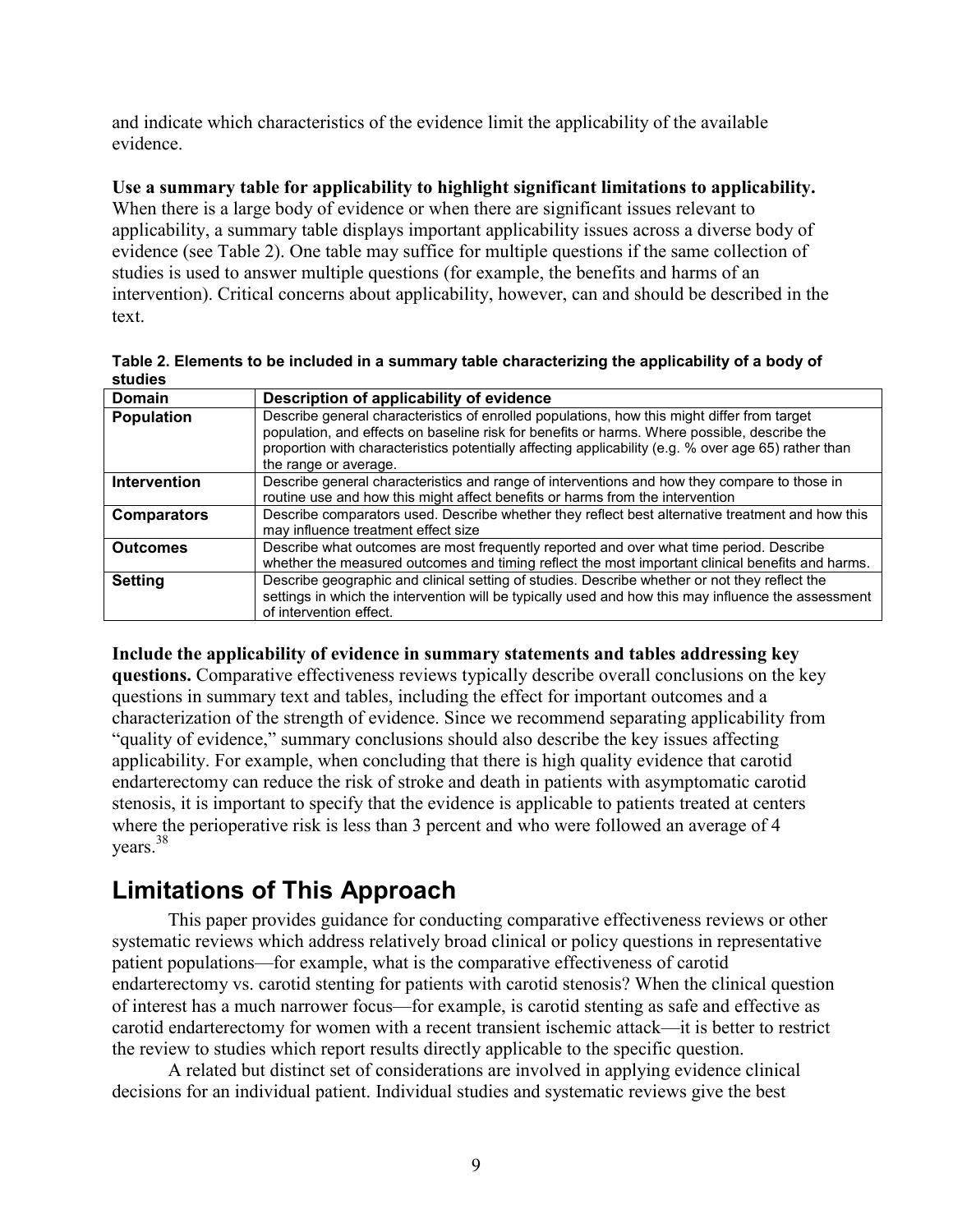estimates of the average effects but these averages may not apply to many individuals.<sup>29</sup> As Sackett has noted, clinical decisions need to incorporate best evidence, individual patient information (e.g. disease severity, life-expectancy, comorbidity), and individual preferences.<sup>39</sup>

### **Conclusions**

Understanding the applicability of scientific evidence is an important but under-examined aspect of the systematic review process. Frequently, systematic reviews collect and present an abundance of details on elements of individual studies that are relevant to the applicability of the results, but few reviews organize this information to focus attention on specific concerns related to applicability. We describe an explicit approach to identifying, reporting and synthesizing information to allow consistent and transparent consideration of the applicability of the evidence in a systematic review. Although the exact process needs to be flexible and will likely evolve, attention to the general concepts described here will improve the ability of clinicians and policy makers to understand better to whom the conclusions of a systematic review apply, and under what conditions. In some instances it may lead to more cautious conclusions due to limitations in applicability. In others, a careful consideration of applicability may give decision makers greater confidence that the evidence summarized is appropriate and applicable for clinical and policy decisions. In both cases, it should improve the usefulness of systematic reviews, in informing practice and policy.

## **References**

- 1. Federal Coordinating Council for Comparative Effectiveness Research. Report to the President and the Congress on Comparative Effectiveness Research. Available at: http://www.hhs.gov/recovery/programs/cer/c erannualrpt.pdf. Accessed June 30, 2009.
- 2. Higgins JPT, Green S, editors. Cochrane Handbook for Systematic Reviews of Interventions Version 5.0.2, updated September 2009. The Cochrane Collaboration 2009. Available at: http:/[/www.cochrane-handbook.org.](http://www.cochrane-handbook.org/)
- 3. Shadish, W, Cook T, Campbell D. Experimental and quasi-experimental designs for generalized causal inference. Boston: Houghton Mifflin; 2002.
- 4. [Guyatt GH,](http://www.ncbi.nlm.nih.gov/pubmed?term=%22Guyatt%20GH%22%5BAuthor%5D&itool=EntrezSystem2.PEntrez.Pubmed.Pubmed_ResultsPanel.Pubmed_RVAbstract) [Oxman AD,](http://www.ncbi.nlm.nih.gov/pubmed?term=%22Oxman%20AD%22%5BAuthor%5D&itool=EntrezSystem2.PEntrez.Pubmed.Pubmed_ResultsPanel.Pubmed_RVAbstract) [Kunz R,](http://www.ncbi.nlm.nih.gov/pubmed?term=%22Kunz%20R%22%5BAuthor%5D&itool=EntrezSystem2.PEntrez.Pubmed.Pubmed_ResultsPanel.Pubmed_RVAbstract) et al. What is "quality of evidence" and why is it important to clinicians? [BMJ](javascript:AL_get(this,%20) 2008 May 3;336(7651):995-998.
- 5. Rothwell PM. External validity of randomised controlled trials: "to whom do the results of this trial apply?" Lancet 2005 Jan 1-7;365(9453):82-93.
- 6. [Chou R,](http://www.ncbi.nlm.nih.gov/pubmed?term=%22Chou%20R%22%5BAuthor%5D) [Aronson N,](http://www.ncbi.nlm.nih.gov/pubmed?term=%22Aronson%20N%22%5BAuthor%5D) [Atkins D,](http://www.ncbi.nlm.nih.gov/pubmed?term=%22Atkins%20D%22%5BAuthor%5D) et al. AHRQ series paper 4: assessing harms when comparing medical interventions: AHRQ and the Effective Health-Care Program. J Clin Epidemiol 2010 May;63(5):502-512.
- 7. Bornhöft G, Maxion-Bergemann S, Wolf U, et al. Checklist for the qualitative evaluation of clinical studies with particular focus on external validity and model validity. BMC Med Res Methodol 2006 Dec 11;6:56
- 8. Green LW, Glasgow RE. Evaluating the relevance, generalization, and applicability of research: issues in external validation and translation methodology. Eval Health Prof 2006 Mar; 29(1):126-153
- 9. Pibouleau L, Boutron I, Reeves BC, et al. [Applicability and generalisability of](http://www.ncbi.nlm.nih.gov/pubmed/19920015?itool=EntrezSystem2.PEntrez.Pubmed.Pubmed_ResultsPanel.Pubmed_RVDocSum&ordinalpos=1)  [published results of randomised controlled](http://www.ncbi.nlm.nih.gov/pubmed/19920015?itool=EntrezSystem2.PEntrez.Pubmed.Pubmed_ResultsPanel.Pubmed_RVDocSum&ordinalpos=1)  [trials and non-randomised studies evaluating](http://www.ncbi.nlm.nih.gov/pubmed/19920015?itool=EntrezSystem2.PEntrez.Pubmed.Pubmed_ResultsPanel.Pubmed_RVDocSum&ordinalpos=1)  [four orthopaedic procedures:](http://www.ncbi.nlm.nih.gov/pubmed/19920015?itool=EntrezSystem2.PEntrez.Pubmed.Pubmed_ResultsPanel.Pubmed_RVDocSum&ordinalpos=1)  [methodological systematic review.](http://www.ncbi.nlm.nih.gov/pubmed/19920015?itool=EntrezSystem2.PEntrez.Pubmed.Pubmed_ResultsPanel.Pubmed_RVDocSum&ordinalpos=1) BMJ 2009 Nov 17;339:b4538.
- 10. [Owens DK,](http://www.ncbi.nlm.nih.gov/pubmed?term=%22Owens%20DK%22%5BAuthor%5D) [Lohr KN,](http://www.ncbi.nlm.nih.gov/pubmed?term=%22Lohr%20KN%22%5BAuthor%5D) [Atkins D,](http://www.ncbi.nlm.nih.gov/pubmed?term=%22Atkins%20D%22%5BAuthor%5D) et al. AHRQ series paper 5: grading the strength of a body of evidence when comparing medical interventions. Agency for Healthcare Research and Quality and the Effective Health-Care Program. J Clin Epidemiol 2010 May;63(5):513-523.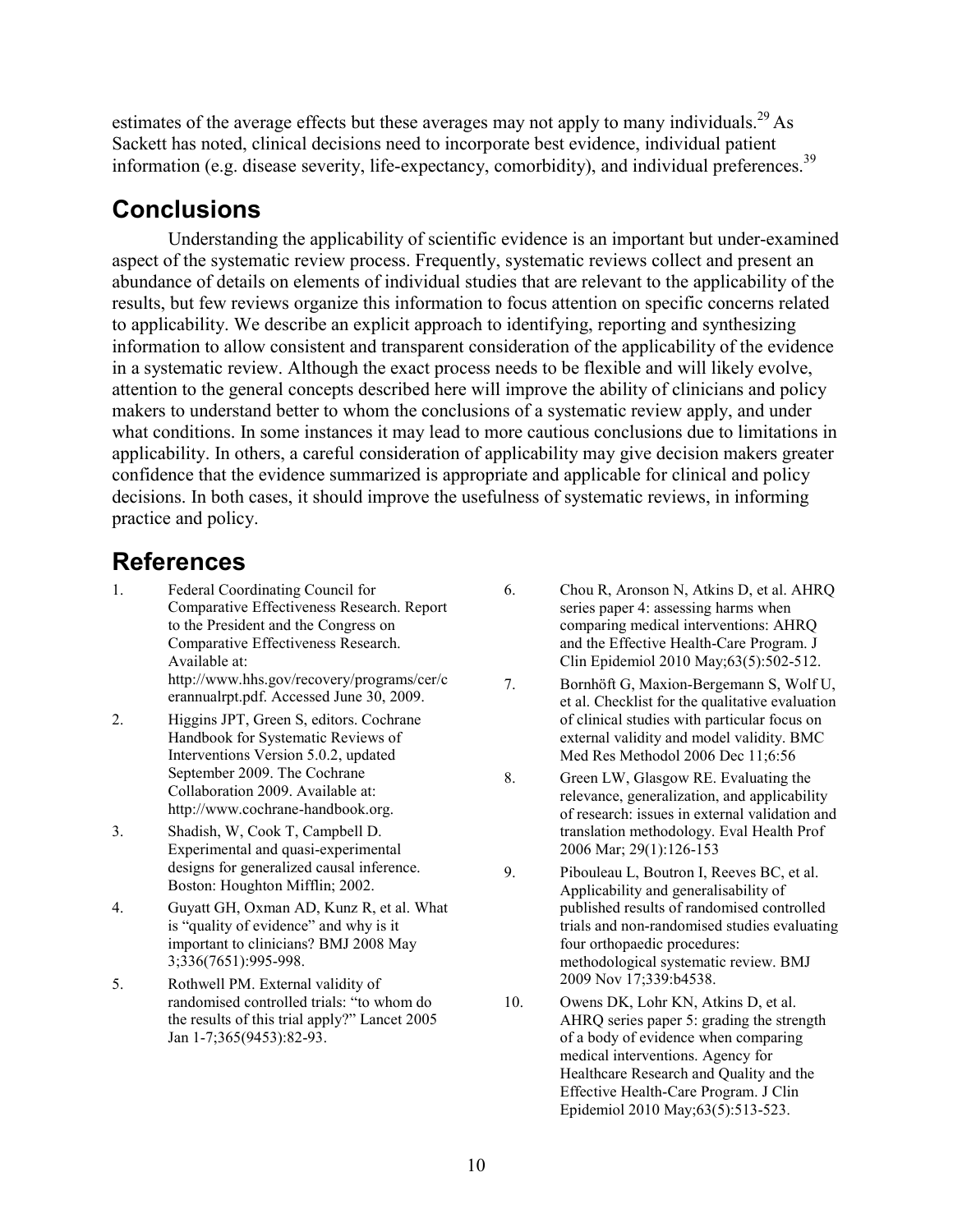- 11. Falck-Ytter Y, Schünemann H, Guyatt G. [AHRQ series commentary 1: rating the](http://www.ncbi.nlm.nih.gov/pubmed/20189352)  [evidence in comparative effectiveness](http://www.ncbi.nlm.nih.gov/pubmed/20189352)  [reviews.](http://www.ncbi.nlm.nih.gov/pubmed/20189352) J Clin Epidemiol 2010 May; 63(5): 474-475.
- 12. Guirguis-Blake J, Calonge N, Miller T, et al. [Current processes of the U.S. Preventive](http://www.ncbi.nlm.nih.gov/pubmed/17576998?itool=EntrezSystem2.PEntrez.Pubmed.Pubmed_ResultsPanel.Pubmed_RVDocSum&ordinalpos=19)  [Services Task Force: refining evidence](http://www.ncbi.nlm.nih.gov/pubmed/17576998?itool=EntrezSystem2.PEntrez.Pubmed.Pubmed_ResultsPanel.Pubmed_RVDocSum&ordinalpos=19)[based recommendation development.](http://www.ncbi.nlm.nih.gov/pubmed/17576998?itool=EntrezSystem2.PEntrez.Pubmed.Pubmed_ResultsPanel.Pubmed_RVDocSum&ordinalpos=19) Ann Intern Med 2007 Jul 17;147(2):117-122.
- 13. Cummings SR, Black DM, Thompson DE, et al. Effect of alendronate on risk of fracture in women with low bone density but without vertebral fractures: results from the fracture intervention trial. JAMA 1998;280(24):2077-2082
- 14. Dhruva SS, Redberg RF. Variations between clinical trial participants and Medicare beneficiaries in evidence used for Medicare National Coverage Decisions. Arch Intern Med 2008 Jan; 169(2):136-140
- 15. Bravata DM, McDonald KM, Gienger AL, et al. [Comparative Effectiveness](http://effectivehealthcare.ahrq.gov/repFiles/CER_PCI_CABGMainReport.pdf) of Percutaneous Coronary Interventions and Coronary Artery Bypass Grafting for Coronary Artery Disease. Comparative [Effectiveness](http://effectivehealthcare.ahrq.gov/tools.cfm?tooltype=glossary&TermID=21) Review No. 9. (Prepared by Stanford-UCSF Evidence-based Practice Center under Contract No. 290-02-0017.) Rockville, MD: Agency for Healthcare Research and Quality; October 2007.
- 16. [Anderson GL, Limacher M, Assaf AR, et al.](http://www.ncbi.nlm.nih.gov/pubmed/15082697?ordinalpos=8&itool=EntrezSystem2.PEntrez.Pubmed.Pubmed_ResultsPanel.Pubmed_DefaultReportPanel.Pubmed_RVDocSum) Effects of conjugated equine estrogen in postmenopausal women with hysterectomy: the Women's Health Initiative randomized controlled trial. JAMA 2004 Apr 14;291(14):1701-1712.
- 17. Gartlehner G, Hansen RA, Thieda P, et al. Comparative Effectiveness of Second-Generation Antidepressants in the Pharmacologic Treatment of Adult Depression. Comparative Effectiveness Review No. 7. (Prepared by RTI International-University of North Carolina Evidence-based Practice Center under Contract No. 290-02-0016.) Rockville, MD: Agency for Healthcare Research and Quality; January 2007.
- 18. Whitlock EP, O'Connor EA, Williams SB, et al. Effectiveness of Weight Management Programs in Children and Adolescents. Evidence Report/Technology Assessment No. 170 (Prepared by the Oregon Evidencebased Practice Center under Contract No. 290-02-0024). AHRQ Publication No. 08- E014. Rockville, MD: Agency for Healthcare Research and Quality; September 2008.
- 19. [Fletcher CV.](http://www.ncbi.nlm.nih.gov/sites/entrez?Db=pubmed&Cmd=Search&Term=%22Fletcher%20CV%22%5BAuthor%5D&itool=EntrezSystem2.PEntrez.Pubmed.Pubmed_ResultsPanel.Pubmed_DiscoveryPanel.Pubmed_RVAbstractPlus) Translating efficacy into effectiveness in antiretroviral therapy: beyond the pill count. Drugs 2007;67(14):1969-1979.
- 20. Walker, CF, Kordas K, Stoltzfus, RJ, et al. Interactive effects of iron and zinc on biochemical and functional outcomes in supplementation trials. Am J Clin Nutr 2005 82: 5-12.
- 21. Wennberg D, Lucas F, Birkmeyer J, et al. Variation in carotid endarterectomy mortality in the Medicare population. JAMA 1998;279:1278-1281.
- 22. [Detke MJ, Wiltse CG, Mallinckrodt CH, et](http://www.ncbi.nlm.nih.gov/pubmed/15589385?ordinalpos=5&itool=EntrezSystem2.PEntrez.Pubmed.Pubmed_ResultsPanel.Pubmed_DefaultReportPanel.Pubmed_RVDocSum)  [al.](http://www.ncbi.nlm.nih.gov/pubmed/15589385?ordinalpos=5&itool=EntrezSystem2.PEntrez.Pubmed.Pubmed_ResultsPanel.Pubmed_DefaultReportPanel.Pubmed_RVDocSum) Duloxetine in the acute and long-term treatment of major depressive disorder: a placebo- and paroxetine-controlled trial. Eur Neuropsychopharmacol 2004 Dec;14(6):457-470.
- 23. Li J, Zhang Q, ZhangM, et al. Intravenous magnesium for acute myocardial infarction. Cochrane Database of Systematic Reviews 2007, Issue 2. Art. No.: CD002755. DOI: 10.1002/14651858.CD002755.pub2.
- 24. Ferreira-González I, Permanyer-Miralda G, Domingo-Salvany A, et al. Problems with use of composite end points in cardiovascular trials: systematic review of randomised controlled trials. BMJ 2007;334;786; originally published online 2 Apr 2007
- 25. [Ioannidis JP,](http://www.ncbi.nlm.nih.gov/sites/entrez?Db=pubmed&Cmd=Search&Term=%22Ioannidis%20JP%22%5BAuthor%5D&itool=EntrezSystem2.PEntrez.Pubmed.Pubmed_ResultsPanel.Pubmed_DiscoveryPanel.Pubmed_RVAbstractPlus) [Lau J.](http://www.ncbi.nlm.nih.gov/sites/entrez?Db=pubmed&Cmd=Search&Term=%22Lau%20J%22%5BAuthor%5D&itool=EntrezSystem2.PEntrez.Pubmed.Pubmed_ResultsPanel.Pubmed_DiscoveryPanel.Pubmed_RVAbstractPlus) The impact of high-risk patients on the results of clinical trials. J Clin Epidemiol 1997 Oct;50(10):1089-1098.
- 26. Hansen RA, Gartlehner G, Kaufer D, et al. Drug class review of Alzheimer's drugs. Final report. 2006. Available at: [http://www.ohsu.edu/drugeffectiveness/repo](http://www.ohsu.edu/drugeffectiveness/reports/final.cfm) [rts/final.cfm.](http://www.ohsu.edu/drugeffectiveness/reports/final.cfm)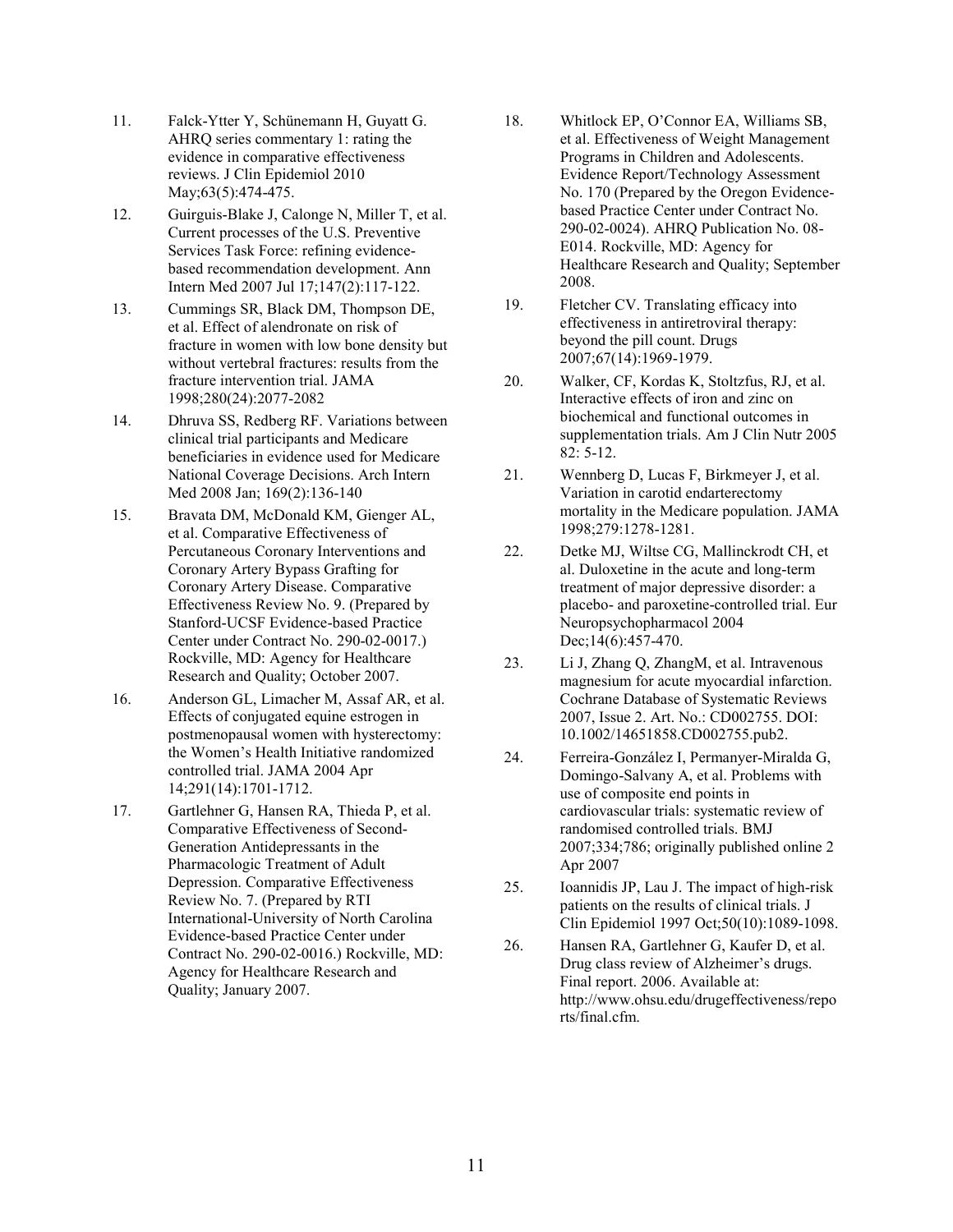- 27. Humphrey L, Chan BKS, Detlefsen S, et al. Screening for Breast Cancer. Prepared by Oregon Health Sciences University under Contract No. 290-97-0018. Rockville, MD. Agency for Healthcare Research and Quality; August 2002.
- 28. Wilt TJ, Lederle FA, MacDonald R, et al. Comparison of Endovascular and Open Surgical Repairs for Abdominal Aortic Aneurysm. Evidence Report/Technology Assessment No. 144. (Prepared by the University of Minnesota Evidence-based Practice Center under Contract No. 290-02- 0009.) AHRQ Publication No. 06-E017. Rockville, MD: Agency for Healthcare Research and Quality; August 2006.
- 29. [Kravitz RL,](http://www.ncbi.nlm.nih.gov/pubmed?term=%22Kravitz%20RL%22%5BAuthor%5D) [Duan N,](http://www.ncbi.nlm.nih.gov/pubmed?term=%22Duan%20N%22%5BAuthor%5D) [Braslow J.](http://www.ncbi.nlm.nih.gov/pubmed?term=%22Braslow%20J%22%5BAuthor%5D) Evidencebased medicine, heterogeneity of treatment effects, and the trouble with averages. [Milbank Q](javascript:AL_get(this,%20) 2004;82(4):661-687.
- 30. Rothwell PM. Factors that can affect the external validity of randomised controlled trials. PLoS Clin Trials 2006 May;1(1):e9
- 31. National Institute for Health and Clinical Excellence. Lipid modification: cardiovascular risk assessment and the modification of blood lipids for the primary and secondary prevention of cardiovascular disease. London: NICE; 2008. Available at: [www.nice.org.uk/](http://www.nice.org.uk/) CG67
- 32. Tunis SR, Stryer DB, Clancy CM[. Practical](http://www.ncbi.nlm.nih.gov/pubmed/14506122?itool=EntrezSystem2.PEntrez.Pubmed.Pubmed_ResultsPanel.Pubmed_RVDocSum&ordinalpos=3)  [clinical trials: increasing the value of clinical](http://www.ncbi.nlm.nih.gov/pubmed/14506122?itool=EntrezSystem2.PEntrez.Pubmed.Pubmed_ResultsPanel.Pubmed_RVDocSum&ordinalpos=3)  [research for decision making in clinical and](http://www.ncbi.nlm.nih.gov/pubmed/14506122?itool=EntrezSystem2.PEntrez.Pubmed.Pubmed_ResultsPanel.Pubmed_RVDocSum&ordinalpos=3)  [health policy.](http://www.ncbi.nlm.nih.gov/pubmed/14506122?itool=EntrezSystem2.PEntrez.Pubmed.Pubmed_ResultsPanel.Pubmed_RVDocSum&ordinalpos=3) JAMA 2003 Sep 24;290(12):1624-1632.
- 33. Godwin M, Ruhland L, Casson I, et al. [Pragmatic controlled clinical trials in](http://www.ncbi.nlm.nih.gov/pubmed/14690550?itool=EntrezSystem2.PEntrez.Pubmed.Pubmed_ResultsPanel.Pubmed_RVDocSum&ordinalpos=7)  [primary care: the struggle between external](http://www.ncbi.nlm.nih.gov/pubmed/14690550?itool=EntrezSystem2.PEntrez.Pubmed.Pubmed_ResultsPanel.Pubmed_RVDocSum&ordinalpos=7)  [and internal validity.](http://www.ncbi.nlm.nih.gov/pubmed/14690550?itool=EntrezSystem2.PEntrez.Pubmed.Pubmed_ResultsPanel.Pubmed_RVDocSum&ordinalpos=7) BMC Med Res Methodol 2003 Dec 22;3:28.
- 34. Atkins D. Creating and synthesizing evidence with decision makers in mind: integrating evidence from clinical trials and other study designs. Med Care 2007 Oct; 45(10 Supl 2):S16-S22.
- 35. Gartlehner G, Hansen RA, Nissman D, et al. A simple and valid tool distinguished efficacy from effectiveness studies. J Clin Epidemiol 2006 Oct;59(10):1040-1048. Epub 2006 Aug 4.
- 36. Thorpe KE, Zwarenstein M, Oxman AD, et al. [A pragmatic-explanatory continuum](http://www.ncbi.nlm.nih.gov/pubmed/19348971?itool=EntrezSystem2.PEntrez.Pubmed.Pubmed_ResultsPanel.Pubmed_RVDocSum&ordinalpos=1)  [indicator summary \(PRECIS\): a tool to help](http://www.ncbi.nlm.nih.gov/pubmed/19348971?itool=EntrezSystem2.PEntrez.Pubmed.Pubmed_ResultsPanel.Pubmed_RVDocSum&ordinalpos=1)  [trial designers.](http://www.ncbi.nlm.nih.gov/pubmed/19348971?itool=EntrezSystem2.PEntrez.Pubmed.Pubmed_ResultsPanel.Pubmed_RVDocSum&ordinalpos=1) J Clin Epidemiol 2009 May; 62(5): 464-475.
- 37. [Riley RD,](http://www.ncbi.nlm.nih.gov/pubmed?term=%22Riley%20RD%22%5BAuthor%5D) [Lambert PC,](http://www.ncbi.nlm.nih.gov/pubmed?term=%22Lambert%20PC%22%5BAuthor%5D) [Abo-Zaid G.](http://www.ncbi.nlm.nih.gov/pubmed?term=%22Abo-Zaid%20G%22%5BAuthor%5D) Metaanalysis of individual participant data: rationale, conduct, and reporting. BMJ 2010 Feb 5;340:c221. doi: 10.1136/bmj.c221.
- 38. Chambers BR, Donnan G. Carotid endarterectomy for asymptomatic carotid stenosis. Cochrane Database of Systematic Reviews 2005, Issue 4. Art. No.: CD001923. DOI: 10.1002/14651858.CD001923.pub2.
- 39. Sackett DL, Richardson WS, Rosenberg W, et al. Evidence-based medicine—how to practice and teach EBM. New York: Churchill Livingstone; 1997.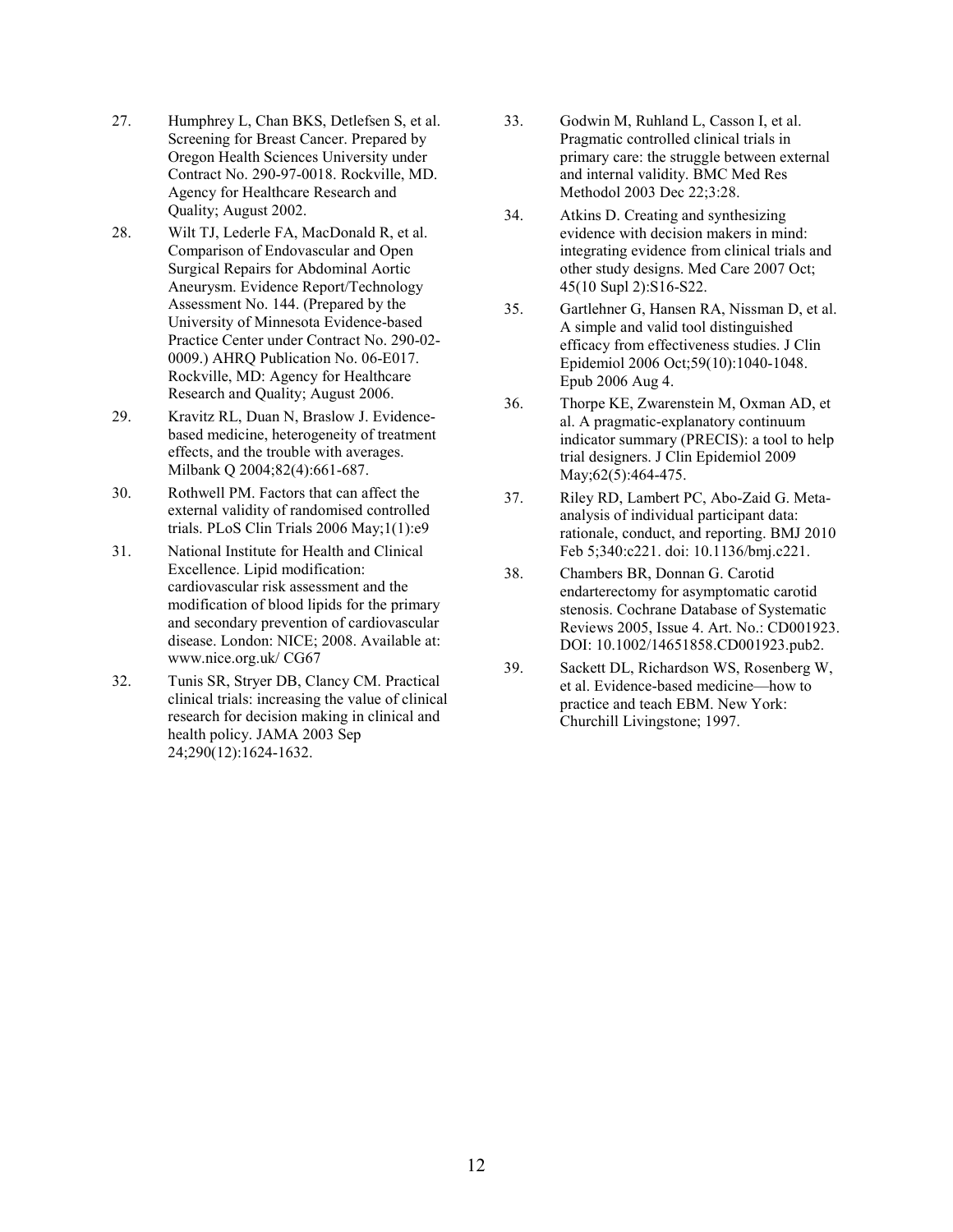## **Appendix A. Example Adapted from Comparative Effectiveness Review of Therapies for Clinically Localized Prostate Cancer**<sup>A1</sup>

We have augmented consideration of applicability from a previous comparative effectiveness review<sup>A1</sup> illustrating the different steps for assessing and reporting the applicability of the evidence to the following question:

How do the benefits and harms of radical prostatectomy compare to watchful waiting for treatment of early organ-confined prostate cancer?

## **Step 1. Determine the Most Important Factors that May Affect Applicability**

In order to determine the important factors, the reviewers must consider the underlying biology and epidemiology as well as the historical and current clinical practice context.

Epidemiologic studies indicate that prostate cancer prognosis is tied to *grade* and, to a lesser extent, *stage* of cancer. Cancer registries in the United States indicate that most localized cancers are detected by PSA testing (Stage T1c), with the majority diagnosed in men over age 65. Clinical experts think that *age and comorbidity* affect benefits and risks of aggressive therapy (by creating competing risks which reduce the benefits of aggressive interventions and by increasing risks of surgery). Specific *cointerventions* or *surgical techniques* (e.g. nerve-sparing approaches or adjuvant hormonal therapy) and *experience of the participating centers and surgeons* may influence both the effectiveness of treatment and adverse event rates.

## **Step 2. Systematically Abstract and Report Characteristics that May Affect Applicability in Evidence Tables; Highlight Any Effectiveness Studies**

Table A-1 is an abbreviated version of an evidence table, into which the reviewer extracts relevant data from individual studies, used to judge both internal validity and applicability. However, this example table focuses only on data related to applicability of the study.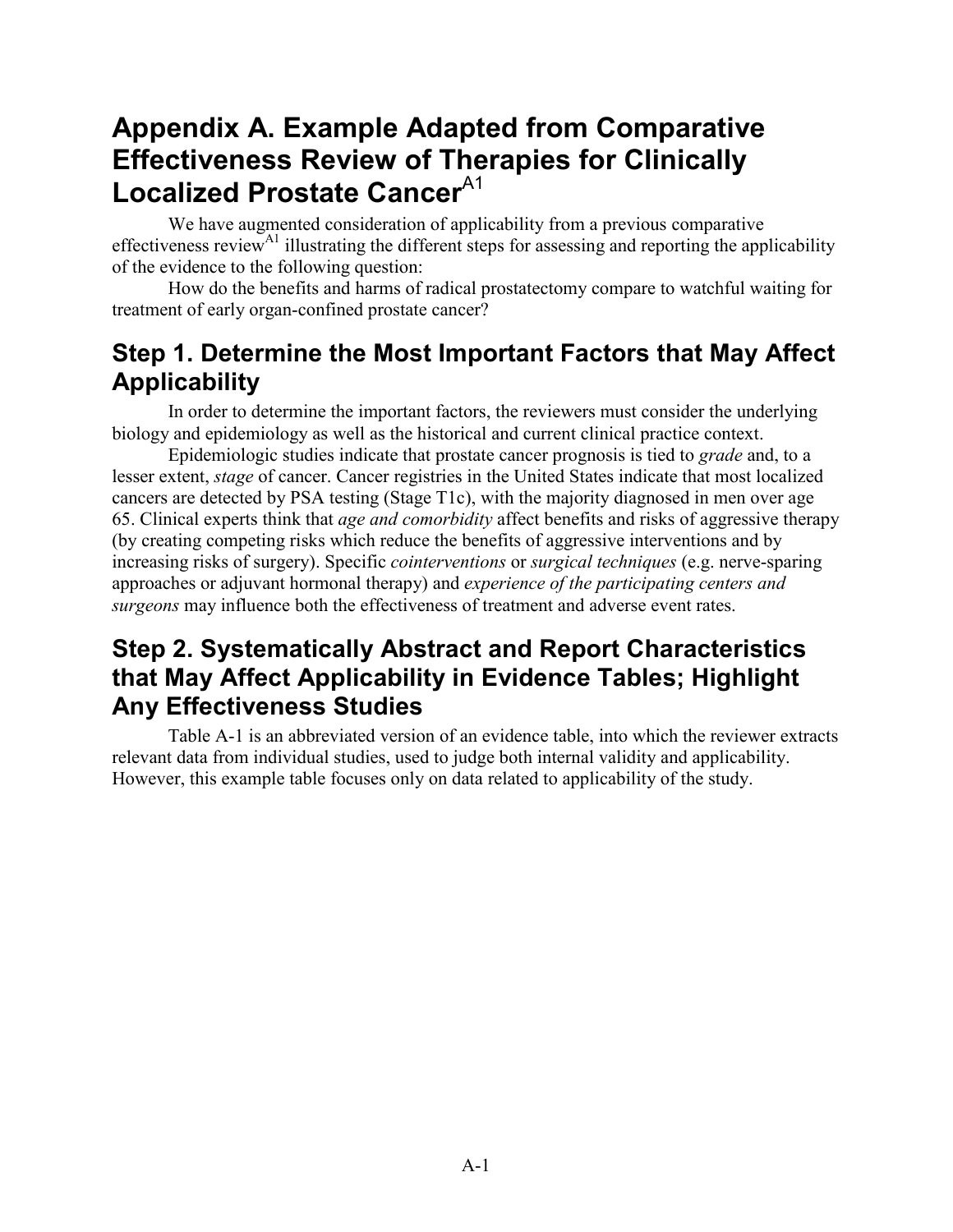**Table A-1. Example evidence table of individual studies with key applicability factors abstracted and judgment of applicability**

| Trial<br>(including                                                               | <b>Population</b><br>Demographic,                                                                            | <b>Intervention</b>                                                                                 | Comparator                                                  | <b>Outcomes</b><br>and timing                                                                                                              | <b>Comments</b>                                                                                                                                                                                                                                                                 |
|-----------------------------------------------------------------------------------|--------------------------------------------------------------------------------------------------------------|-----------------------------------------------------------------------------------------------------|-------------------------------------------------------------|--------------------------------------------------------------------------------------------------------------------------------------------|---------------------------------------------------------------------------------------------------------------------------------------------------------------------------------------------------------------------------------------------------------------------------------|
| date, setting)<br>Bill-Axelson et<br>al. $^{A2}$ (SPCG-4)<br>1989-1999,<br>Sweden | <b>Disease state</b><br>Mean age 65<br>78% T2<br>60% Gleason 6<br>or lower.<br>Few detected by<br><b>PSA</b> | Radical<br>prostatectomy at<br>18 centers:<br>standard current<br>protocol                          | Watchful<br>waiting with<br>deferred<br>hormonal<br>therapy | Prostate-specific<br>antigen and all<br>cause mortality;<br>metastasis and<br>disease<br>progression;<br>median follow-<br>up of 8.3 years | Some indications of an<br>effectiveness trial. Unclear<br>how highly selected the<br>enrolled patients were.<br>Limited standardization of<br>the intervention. Unclear<br>whether the participating<br>centers and surgeons are<br>representative of the<br>larger population. |
| Iversen et al. <sup>73</sup><br>1967-1975<br>Denmark                              | Mean age 64.2<br>46.5% Stage 2<br>86.5% Gleason<br>6 or lower. None<br>detected by<br>PSA.                   | Radical<br>prostatectomy in<br>one Veterans<br>Administration<br>center, protocol<br>from 1967-1975 | Watchful<br>waiting with<br>oral placebo                    | Overall<br>mortality;<br>Median follow-<br>up 23 years                                                                                     | Results may not be<br>applicable to current<br>practices due to the<br>evolving techniques in<br>both stage and grade<br>classification since PSA<br>screening.                                                                                                                 |

### **Step 3. Make and Report Judgments About Major Limitations to Applicability of Individual Studies**

Once the appropriate data for assessing applicability of individual studies has been identified, the reviewer must then consider what impact it will have when interpreting the results of the study in relation to the question being asked.

The reviewer can then highlight and summarize the key concerns or strengths of an individual study for its applicability to the question, highlighting effectiveness studies. We illustrate how this might be done in the comments column of Table A-1 above.

## **Step 4. Consider and Summarize the Applicability of a Body of Studies**

After identifying the major strengths and limitations in applicability for individual studies, the reviewer must then consider the applicability of the body of evidence and considering how the limitations may impact the interpretation of the evidence in answering the question. In order to do this, it may be helpful to use a summary table for applicability, as illustrated in Table A-2.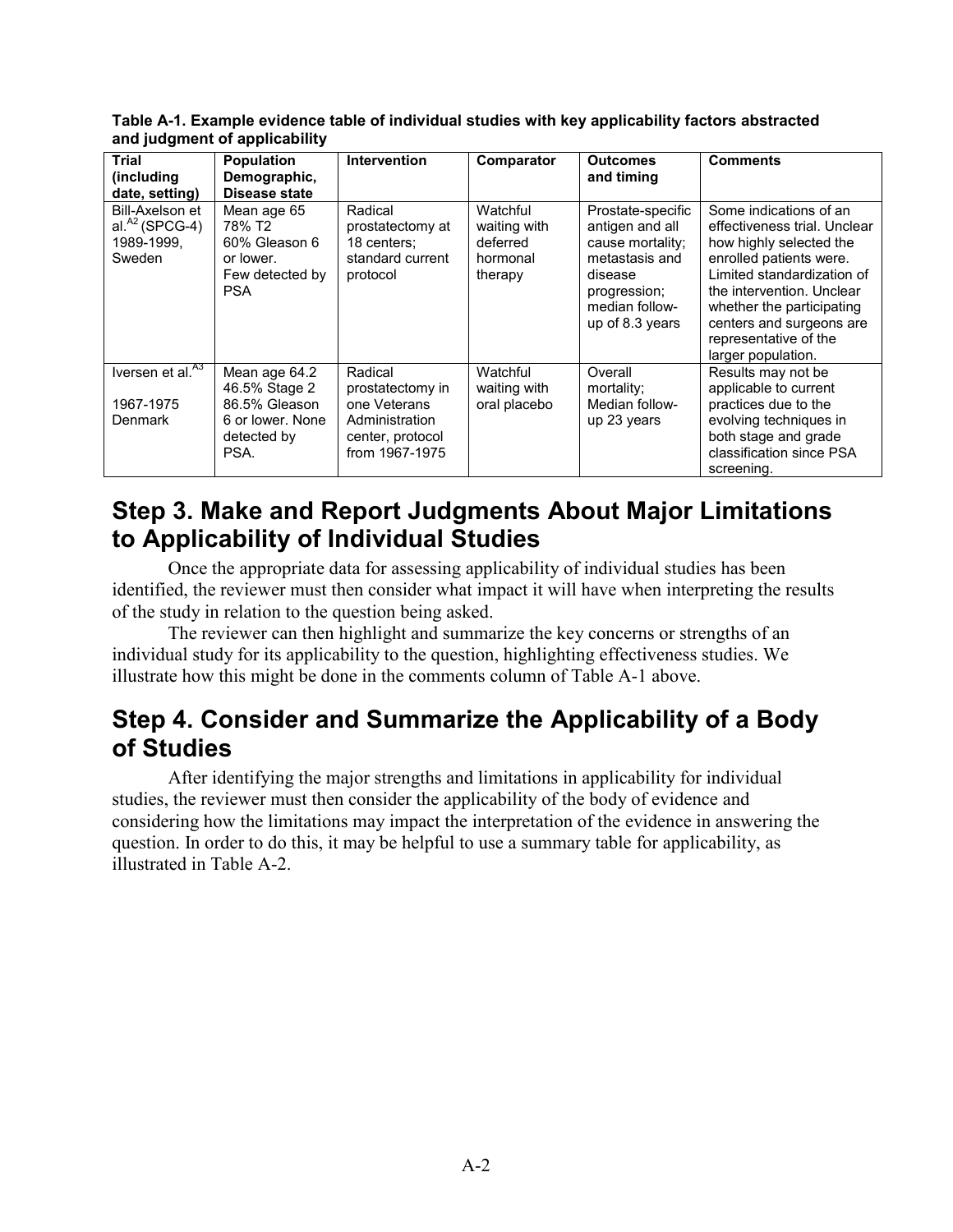| <b>Domain</b>       | Description of applicability of evidence                                                                                                                                                                                                                                                                                                                                                                                                                                                  |
|---------------------|-------------------------------------------------------------------------------------------------------------------------------------------------------------------------------------------------------------------------------------------------------------------------------------------------------------------------------------------------------------------------------------------------------------------------------------------------------------------------------------------|
| <b>Population</b>   | Available trials included few patients with PSA detected by screening (T1c), whose                                                                                                                                                                                                                                                                                                                                                                                                        |
|                     | prognosis may be different. The age of enrolled patients was representative of prostate<br>cancer patients in the community, but subgroup results from one study suggest that                                                                                                                                                                                                                                                                                                             |
|                     | benefits of treatment may be smaller in patients over age 65 than those under age 65.                                                                                                                                                                                                                                                                                                                                                                                                     |
| <b>Intervention</b> | The prostatectomy treatment in the Scandinavian study <sup>2</sup> is applicable to current surgical<br>methods although it is not clear if nerve-sparing surgery was common. The smaller trial <sup>3</sup><br>was conducted over 20 years ago and may not be applicable.                                                                                                                                                                                                                |
| <b>Comparators</b>  | Watchful waiting is an appropriate comparator in both studies but only the more recent<br>study used hormonal therapy for patients whose disease progresses.                                                                                                                                                                                                                                                                                                                              |
| <b>Outcomes</b>     | Available trials use a reasonable array of health outcomes. Additional follow-up from one<br>study suggests that outcomes at 10 years are representative of longer-term outcomes. For<br>older patients, prostate cancer mortality may represent a small portion of overall mortality<br>and thus be less relevant than overall mortality.                                                                                                                                                |
| <b>Setting</b>      | One study was conducted across a broad cross section of Scandinavian centers, whereas<br>the other was conducted in a highly selected population from one Danish Veterans<br>Administration center in the 1960s-1970s. It is not clear in what direction this may affect the<br>results. They may be a healthier population from having regular access to medical care, but<br>may be more likely to have other comorbidities such as heart disease than a highly<br>selected population. |

#### **Table A-2. Example summary table characterizing the applicability of a body of studies**

With use of a summary applicability table, it becomes easier for a reviewer to describe in the text how aspects of the study may impact the interpretation of the study results in answering the question. An example of a text summary of applicability and their implications is provided below.

Two trials have addressed the benefits of surgical therapy compared to deferred therapy or watchful waiting. Results are dominated by one trial, which demonstrated important but modest benefits of prostatectomy. There are important concerns about the applicability of this evidence to the population of interest. These results are most applicable to patients under 65 with T2 prostate cancer but cannot be assumed to apply to the largest group of prostate cancer patients in the United States, those with cancers detected by PSA screening (T1c). Such patients have a substantially better untreated prognosis and would be unlikely to benefit as much from surgery, at least over the 8 to 10 year time period of the available trials. Whether results apply to older patients is unclear. Patients over age 65 had smaller benefits in a subgroup analysis of the Swedish trial but this difference was not statistically significant; nonetheless the high risk of competing causes of death reduces the number of patients that will live long enough to benefit.

Finally, at the level of synthesis, the reviewer should describe the applicability of the evidence in the highest level of summary conclusions. This is often presented in the form of the summary table (Table A-3).

| <b>Table A-0. Example Summary table for body of evidence</b> |                         |                                                                                                                                                                                                                                                                                                                                                                                                                                                     |  |
|--------------------------------------------------------------|-------------------------|-----------------------------------------------------------------------------------------------------------------------------------------------------------------------------------------------------------------------------------------------------------------------------------------------------------------------------------------------------------------------------------------------------------------------------------------------------|--|
| Comparison                                                   | Strength of<br>Evidence | Conclusions with description of applicability                                                                                                                                                                                                                                                                                                                                                                                                       |  |
| Radical<br>prostatectomy vs.<br>watchful waiting             | Medium                  | Compared with men who used watchful waiting, men with localized<br>prostate cancer detected by methods other than PSA testing and<br>treated with radical prostatectomy (RP) experienced fewer deaths from<br>prostate cancer and fewer distant metastases. The benefits of RP on<br>cancer-specific and overall mortality appears to be limited to men<br>under 65 years of age but is not dependent on baseline PSA level or<br>histologic grade. |  |

**Table A-3. Example summary table for body of evidence**